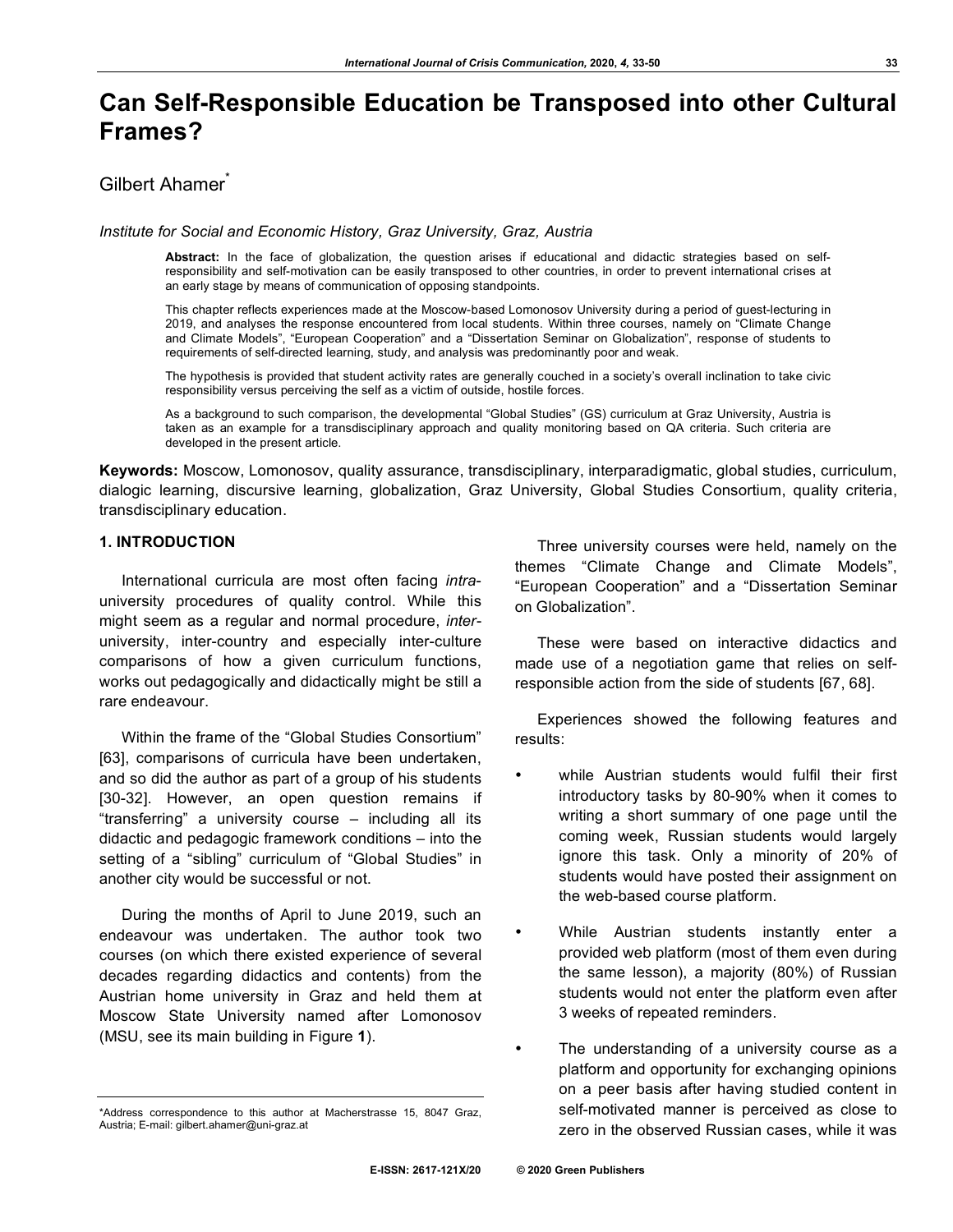present in the case of six Austrian universities for which such experience exists.

The following conclusions are drawn:

- Cultural pre-conditions are a key driver of student behaviour.
- Levels of self-motivated activity are closely linked to prevailing understanding of the role of a citizen in society: in a society of "followers", also the "new elite" of alumni of a top-level university seems to be inclined to act passively. Only a minority of 10-20% of students showed proactive behaviour.

The author draws the following conclusions on the necessity of transnational quality control and intercomparability of student achievements:

For such and similar endeavours in tertiary education, quality management and value management are sensible and useful approaches in evaluating curricula. Today, higher education providers face a world-wide environment full of competitors all explaining, interpreting and managing global change in the cultural, political, economic, technical and environmental fields [94]. Curricula developers are therefore urged to satisfy *Quality Assurance* (QA) criteria to maintain and further improve the profile of delivered results.

In order to make such quality criteria operational, appropriate stakeholders with a role in assessing such quality for a GS curriculum are suggested to take into account the following backgrounds in inter-country comparisons of curricula and student achievements: lecturer's content frame, lecturer's didactic frame, students' content frame, and students' didactic frame (Figure **1**).

The remainder of this chapter will therefore develop conceptual frames on how to best describe, harmonise and materialize these all-to-often most divergent framework conditions.

### **1.1. SUGGESTIONS FOR QUALITY CRITERIA FROM THE PERSPECTIVES OF VARIOUS STAKE-HOLDERS**

In accordance with the evaluation standards (see [53]), the task of auditors is to seek to identify the interests and viewpoints of all those involved and include them in the evaluation.

As Figure **1** suggests, the very diverse location of the stakeholders within society does not merely result in a *different view on the factual situation* (i.e. the



**Figure 1:** Moscow State University (MSU) named after Lomonosov in one of the two "lighthouse" universities in Russia, according to a Presidential Decree. The photo features the main building constructed in the 1950s, which shapes Moscow's silhouette and is one of the architecturally representative so-called "Seven Sisters" buildings in "Stalin Baroque" style.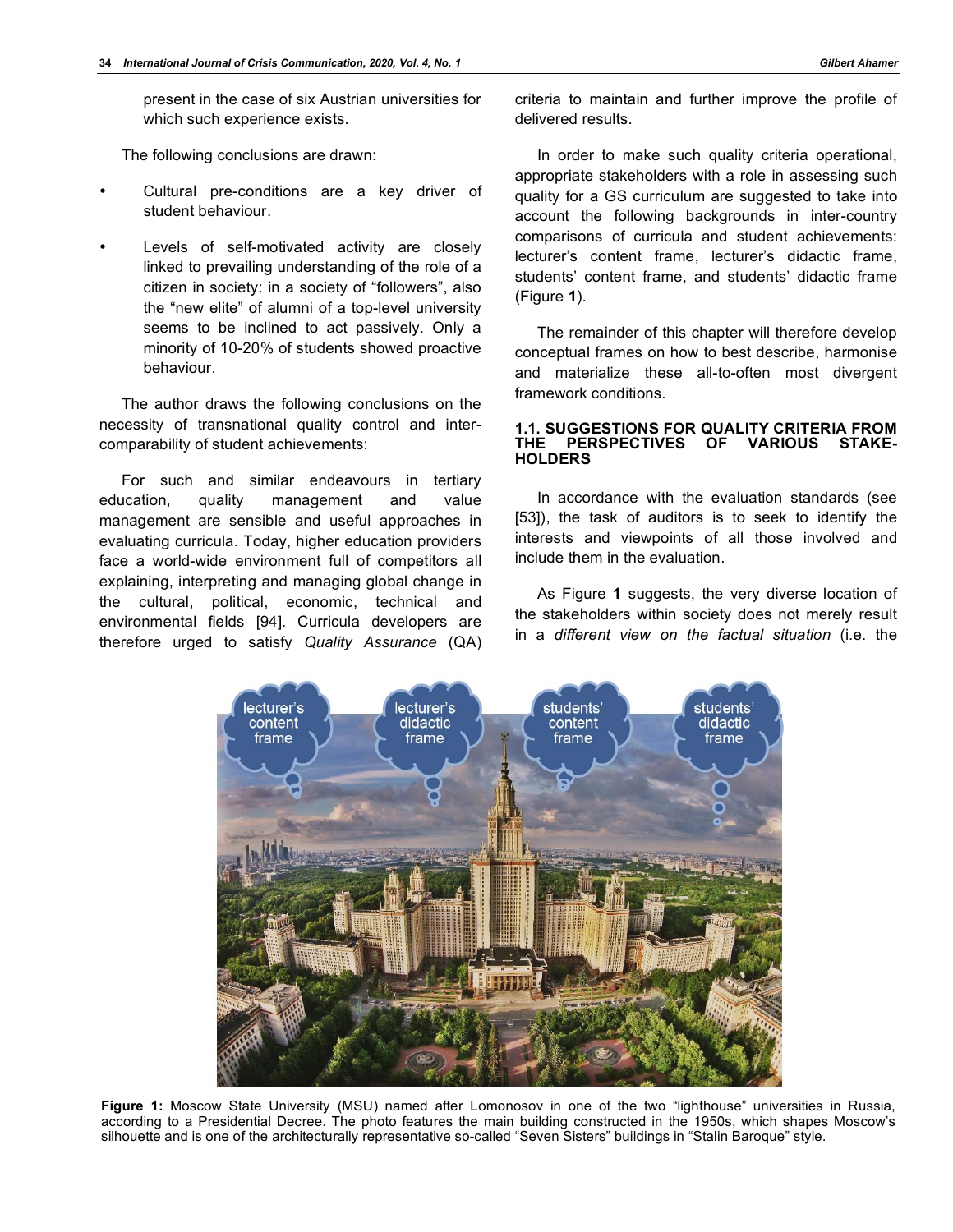physical landscape in Figure **1**), but also in a very diverse perception of which set of quality criteria is valid in order to best assess "quality" as such in a curriculum. *We may therefore speak of stakeholderdependent quality criteria.*

(A) QA criteria for the perspective of university administration

For the recent external audit of the Graz-based GS curriculum, the university administration (in this case the university senate) prescribed the following questionnaire for the evaluation of the Master Program Global Studies to auditors contracted from an external university:

a) Review of the curriculum

a1) Should student access to GS be regulated in a different way?

a2) How is assessment of the type and positioning of single courses done within the entire GS curriculum?

a3) Which skills should the curriculum enable?

a4) Does the existing curriculum ensure a high quality of studies?

b) Issues related to the implementation of the curriculum

c) Organizational and content-related measures

## (B) QA criteria for a student perspective

In a written procedure (each student provided at least one page of their assessment of the current quality of GS Graz), 50 students contributed their opinion via web platform and 26 of them collaborated to write up and publish a text on improvement measures [30-32]. They used the following criteria to organize their evaluation:

- 1 positive features of GS Graz
- 2 partner universities
- 3 semester abroad
- 4 interdisciplinarity
- 5 didactics and lectures
- 6 internships, practicals etc.
- 7 languages
- 8 electives
- 9 admission
- 10 exams.

In an earlier survey among GS students in 2012, [28] analysed results from around a hundred students with an emphasis on e-learning and student satisfaction. The potential of web platforms for dialogic learning was corroborated further in a subsequent study by [29].

(C) QA criteria for the perspective of lecturers

Earlier texts provide a more in-depth analysis of QA for transdisciplinary studies [11, 12, 17, 18], mainly assuming a lecturer's standpoint. In the procedure of adapting the criteria of success valid for the University of Graz as a whole (in its relationship to the national ministry responsible for higher education), the GS lecturers, the GS curricula commission and the GS student representatives presented specific formulations and several paragraphs of text to the rector in order to include GS substantially in the *strategic quality agreement* [7].

## **1.2. Suggestions for Quality Criteria from the Perspective of this Handbook**

The *main intention* of this chapter is to apply mechanisms and criteria of *quality assurance* to a specific transdisciplinary *curriculum "Global Studies"* – as mentioned in the title and as analysed by lecturers, students and external auditors in [10, 11, 17, 29, 56]. These are the assessments from the standpoint of diverse stakeholders (as symbolized by the four clouds in Figure **1**).

The term "transdisciplinary" and "interdisciplinary" is key for the present chapter, including the notion of standpoint-dependent views and – much more significantly – *standpoint-dependent quality criteria* and will be explained and discussed in detail in subchapter 1.2.2.

The target audience of this book chapter [94] will be composed of professionals, policy makers, managers and researchers working in the field of higher education, tutors and industrial mentors who guide and support the path of trainees; hence of the several groups of stakeholders pictured in Figure **1**. (In order to provide clarity, it is mentioned that this book chapter targets improving the quality *of* the curriculum but not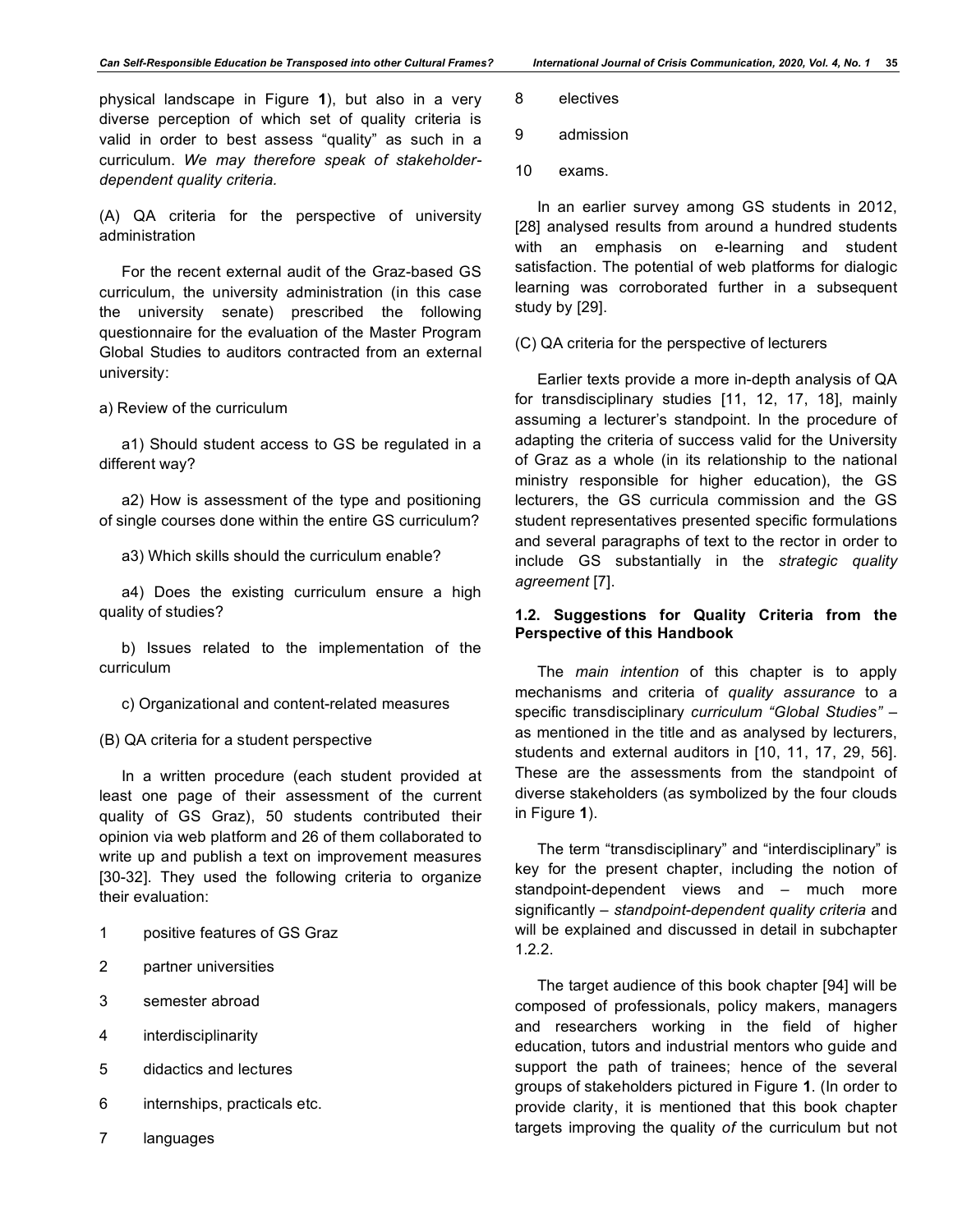enhancing the quality of assessment used with*in* the curriculum; the latter question is discussed in [4, 14], as an example).

Profiles of students following a GS curriculum include internationally minded, value-oriented, transdisciplinary, cutting-edge students with a combination of bachelor studies from diverse disciplines. For details on student profiles see [4, 14, 28, 29, 56].

## **1.3. Background for this Chapter**

The world-wide integration of higher education, curricula and their quality criteria, as well as practices in international projects and experience in academic education didactics, suggest the necessity for *transnational collaboration* among universities such as the clarification of success criteria and subsequently, possibly even joint degrees. Higher education management involves governance, self-responsibility and courageous steps in quality assurance that may also be inspired by cutting-edge cases of already implemented developmental curricula which target the ethical questions of globalization [19, 22].

As a basis for writing and contextualizing, this chapter dwells on both

- (a) a *theoretical* literature analysis that scanned ~1000 peer reviewed articles (making use of the Scopus literature reference system) of which  $\sim$ 100 were taken into consideration and  $\sim$ 10 considered as very suitable (among which are [45, 59, 83, 84, 98, 105, 114, 125]).
- (b) the concrete involvement and *practical*  experience of the author, in co-founding and implementing the GS curriculum at Graz University and lecturing in practically all courses established specifically for GS, as well as in other interparadigmatic curricula.

## **2. WHY QA FOR CURRICULA?**

The importance of *quality assurance* (QA) during curricula development and subsequent regular quality improvement is widely debated and *confirmed* in literature for all modes of education [36-39], on both national and supranational levels. On OECD level, various initiatives attempt to strengthen cross-country compatibility of education management and QA, e.g., [25, 76, 77] – often promoted via large international conferences.

[104, 124] provide an overview of key developments in the past three decades. In particular, medical and health care studies already have a long tradition in QA, for which [113] find that "although interprofessional education and continuing interprofessional education are becoming established activities (…), *assessment of learners* continues to be limited". The present chapter, however, includes such initiatives of learner-centred assessment, e.g. undertaken by [28].

The necessary *broad scope* of assessment for interprofessional education and scholarship is highlighted by [103] who names seven key trends leading to higher quality: "*conceptual clarity, quality, safety, technology, assessment of learning, faculty development, and theory*". Evidently, QA is more than merely counting the impact points of lecturers or the political honours of administrators. [66] propose a *collaborative model of teacher community in the workplace* based on *mutual respect and professional criteria-orientation*: such is ultimately demanded here also, both as a general recommendation and for the case study of GS after literature and bibliometric analyses.

The mentioned extensive literature analysis of hundreds of peer-reviewed articles brought the review framework for interdisciplinary and transdisciplinary curricula taken from [41, 42], and cited in [114] (Figure **1** in [11]) that embraces *input, process and output* (from left to right) as suggested by practically all the indepth articles analysed. For quality learning at university, [42] "analyses the nature of good teaching and provides a framework for reflective practice". He "proposes the '*constructive alignment'* model whereby the curriculum, teaching method assessment procedures and general institutional environment should all be in alignment with the societally desired output to promote deep learning. Similarly, Figure 1 in [11]) simultaneously combines the perspectives and perceptions from three different roles of co-citizens: studying, teaching/training, and working in practice (from left to right). Their collective views on higher education provide the full picture.

## **2.1. What is Quality in Curricula and in Higher Education?**

## *2.1.1. Necessity and Effect of QA in Higher Education*

A study by [45] on QA and institutional change based on experiences from 14 countries "presents a *conceptual model of institutional change* in higher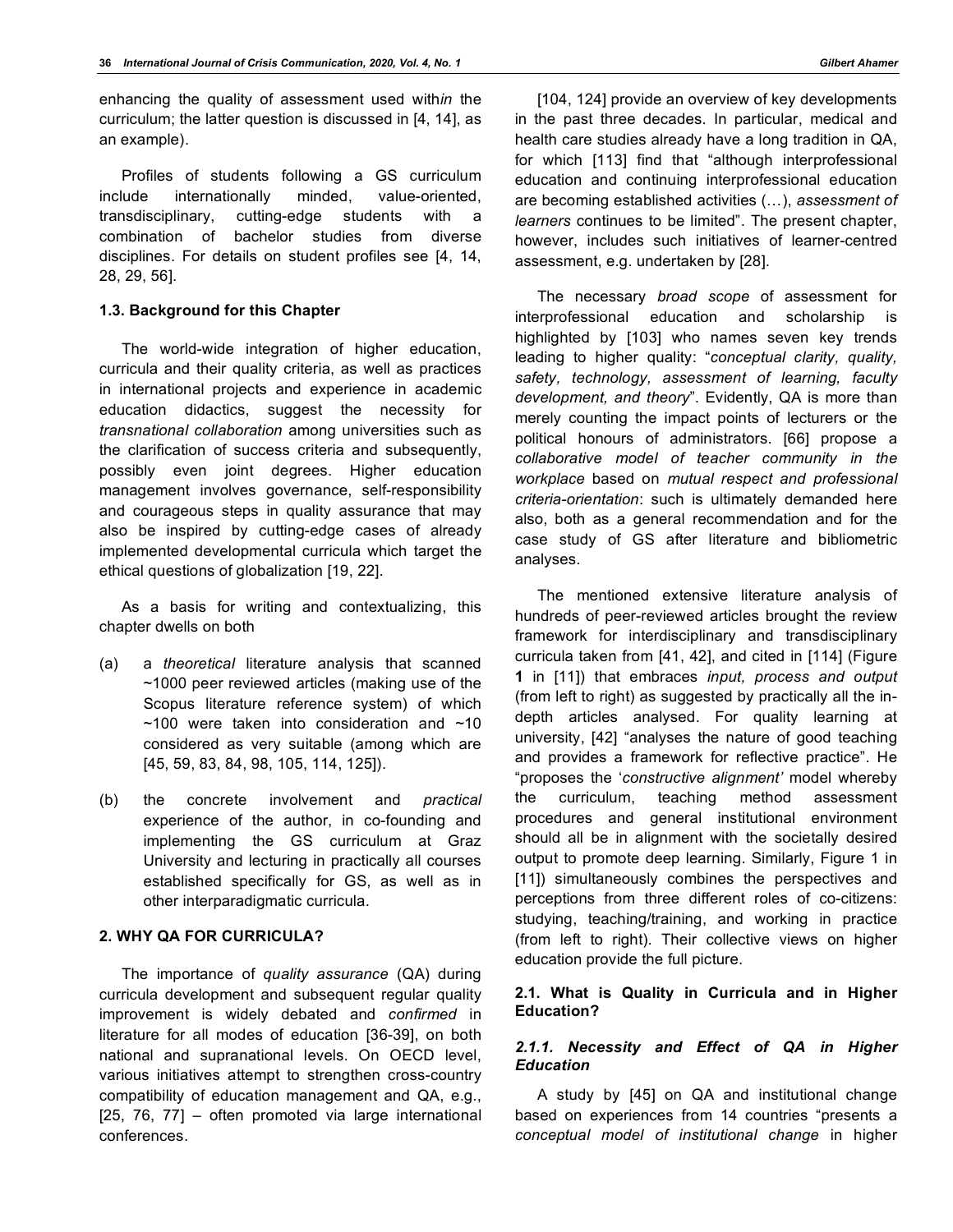education implied by quality management. (…) The programme for Institutional Management in Higher Education (IMHE) of the Organization for Economic Co-operation and Development (OECD) has sponsored a project entitled 'Quality Management, Quality Assessment and the Decision-Making Process' that considers the *impact of quality assurance* in terms of

- 1. rewards/*incentives*,
- 2. *policies/structures* and
- 3. *cultures* of institutions.

Evidently, any successful quality management approach in higher education should not neglect to follow *all three* paths; especially the latter two institutional and corporate culture ones. A refreshingly sober and realistic outlook should provide a promising start:

> "Drawing on the work of the sociologist Max Weber, [58], p. 152-153 has drawn a distinction between 'naked power' and 'legitimate authority' with regard to decision-making in higher education. (…) What was necessary was the conversion of naked power into legitimate authority. (…) Legitimacy in higher education is commonly thought to be achieved through adherence to *values and standards* which are a part of the cultures of academic disciplines [58], i.e. a reasonably clear *collective understanding* between academics in a given discipline that a particular piece of work counts as good and something else as less good. (…) Thus, for Finch, the role of *peer review* is central to the achievement of legitimacy for quality assurance processes and the decisions reached on the basis of them." [45], p. 347.

## Brennan *et al*. [45] refer

"to the '*moral'* authority of peers in contrast to the '*bureaucratic'* authority of quality [i.e. administrative] bodies. This is why virtually all quality bodies make *peer review* a central part of their assessment processes. (…) We conclude, therefore, that the introduction of *external quality assessment* systems in most European countries, as well as in many other parts

of the world, over the past decade has been associated with a shift in the *distribution of power* within higher education."

The author of the present chapter is very keen to emphasize the importance of peer review and a spirit of partnership, whilst at the same time being oriented on previously jointly agreed and common criteria for academic quality as well as didactics and pedagogy. This aspect of power relation analysis [60] was addressed in a bibliographic analysis [16, 21].

In the same vein, [107] diagnoses the shifting roles and self-conceptions of university senates more towards peer review and audit-driven accountability mechanisms. On the other hand, [72] critically analyse fifteen years of (traditional) QA in higher education: internal quality assurance with assurances of the impact of quality assurance brought improvements in learning and teaching to a varying degree:

> *"Quality assurance has become an international concern and procedures have become increasingly standardized across national boundaries. Significantly, the consumerist approach to higher education quality that is driven by governments and senior management, has not met with enthusiasm (…) and there appears to be a strong commitment to autonomy and academic freedom. However, (…) academia is prone to inertia and compliant indifference. Ultimately, (…) it is still not clear that, even after 15 years, quality assurance systems have really enhanced higher education."*

As one possible approach in this dilemma, [115] highlights the *structural importance of organizational change*, entitled "Trance, Transparency and Transformation: The impact of external quality monitoring on higher education". He discusses

> "the impact of external quality monitoring (EQM) on higher education, and identifies areas in higher education where changes have taken place as a result of such external initiatives. Of special interest is the question whether quality improvement actually is the result of the many EQM systems implemented. By interpreting available data an ambiguous answer is provided, highlighting some of the typical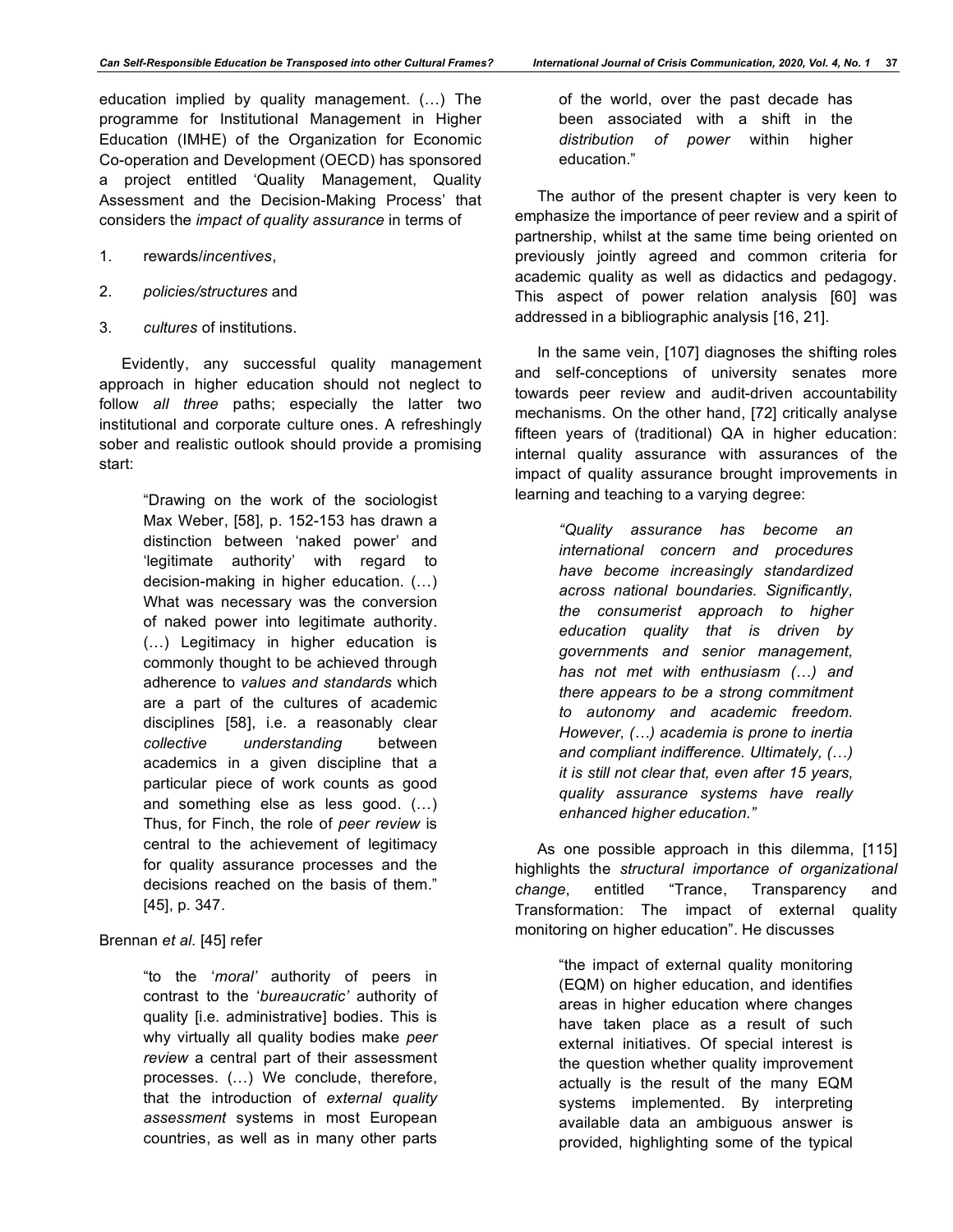side-effects of current EQM systems at the institutional level. The article argues that lack of effects directly related to quality improvement should not be conceived as an EQM design error alone but as a misconception of how organizational change actually takes place. In the conclusion, it is claimed that a more dynamic view on how organizations change, highlighting the responsibility of the institutional leadership as 'translators of meaning', may contribute to a more useful process."

Carr *et al*. [49] investigate the influence of external quality audits (EQA) on university performance and find that "evaluations have a stronger foundation when the combined effects of university governance, management initiatives and government initiatives are examined together with EQA."

# *2.1.2. QA for Global Developmental Studies: Discourse as Procedural Strategy for Quality*

Curricula on global and developmental studies [40, 61, 111] necessitate especially high levels of both disciplinary and interdisciplinary academic quality [4-6, 9, 13]. Given their complex fact base and epistemological landscape, such curricula require a wider range of quality criteria than do curricula of a purely disciplinary nature, given the inapplicability of any concept of "absolute truth" in multi-stakeholder and multi-perspectivistic issues in the framework of global change. Hence, *global developmental studies constitute the cutting edge of academia* in this respect.

A very elucidating text on *ethics* and foreign policy was written by an American educator who had students discuss contemporary issues of conflict resolution (e.g. Kosovo, Iraq) while using *structured debate* with preparative essay writing [83]. [65] successfully use historical simulations and Socratic debates to teach political theories. [70] studied the meanings and interrelationships of national and European identity as well as cultural identities in the face of globalization [70]. [96] argues that the use of debate in a core world history course can foster both authentic learning in the discipline and progress toward intellectual and ethical maturity. In fact, academic culture in general is a culture of *argumentation*, and democracies are societies in which *debate is central*. Yet such a criteriabased culture of argumentation and peer review might be initially alien to most students and even lecturers who have grown up in a culture of personal loyalties.

Thus, any QA has to take the dialogic element of debate and discourse into account. Web based discourse in GS is described by [6].

As a consequence, the concept of quality in higher education is shifted from "*suitable content*" (i.e. truths that can be learned) towards "*suitable processes*" and constructed consensus [1, 2, 8] in multi-stakeholder issues such as global development. A didactic approach using dialogic, debate-oriented and collaborative learning and inquiry [34, 35] shows more promise than in a purely disciplinary science.

*Debate* as an instrument [54] and the power of inclass debates leads stakeholders to *change their roles* [79]. [95] tested the effectiveness of traditional versus active learning methods of debate for teaching graduate students [92]. [80] propose debate preparation and participation as an active, effective learning tool; [64] finds that collaborative learning enhances *critical thinking* – even in technological education. [52] used panel debates to increase student involvement in an introductory sociology class. [73], convinced by the power of debate, reflects on the potential of debates for engaging students in critical thinking about controversial geographical topics. [106] provides an extended literature review on student participation in the college classroom.

*Personal cooperation* is an essential strategy: [66, 130] highlight the *increasing dominance of teams in the production of knowledge*. [123] reflect on cases of faculty members' failure to collaborate as the main challenges in transdisciplinary projects. [27] studies the efficacy of globally distributed teams as vehicles for knowledge sharing. [48] emphasized the necessary targets and ethics in university teaching when developing and implementing an ethical decisionmaking framework for an integrated business curriculum. For *peace education and international economics*, [81, 82] utilizes decades of professional experience in team building, continuing interprofessional education and andragogy and, after consistently excellent student feedback, was nominated by GS students for the university's lecturer prize [69].

## *2.1.3. Structural Strategies for Quality in Interdisciplinary Curricula*

Interdisciplinary and intercultural education needs *structural and organizational transformation strategies*  because traditionally discipline-oriented hierarchies are not always appropriate to cope with the issues of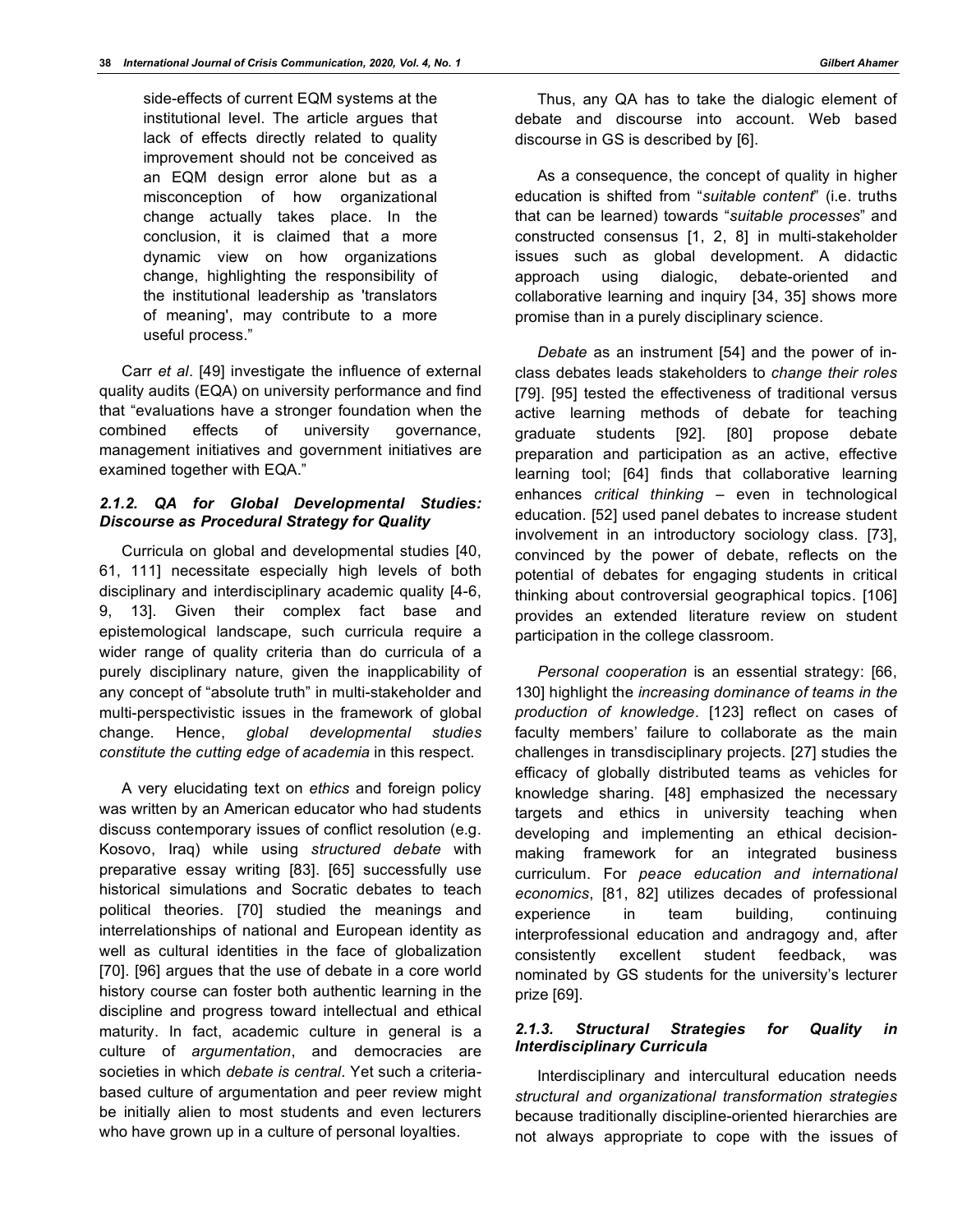globalization [3, 15, 19, 20, 22]. [44] surveyed the growth of research on inter- and multidisciplinarity within scientific and social science articles. [114], in an intriguing text, systematically reviewed teaching and learning in interdisciplinary higher education.

[85] identified "eight *dimensions of interdisciplinary competence* that emerged from [their] extensive literature review:

- 1. awareness of disciplinarity
- 2. appreciation of disciplinary perspectives
- 3. appreciation of non-disciplinary perspectives
- 4. recognition of disciplinary limitations
- 5. interdisciplinary evaluation
- 6. ability to find common ground
- 7. reflexivity, and
- 8. integrative skill."

# **2.2. Qualities in Interdisciplinarity**

## *2.2.1. Definitions for Varying Degrees of Interdisciplinarity*

"All too often a curriculum is called interdisciplinary when it is actually multidisciplinary: Multiple perspectives are presented without any support for the integration of disciplinary knowledge throughout the curriculum. (…) In addition, curricula that aim to develop interdisciplinary thinking on a broad scale are likely to experience more difficulties than curricula that aim to develop interdisciplinary thinking on a narrow scale." [114], p. 366.

Motivated by the above introduction that clearly highlights the confusion of concepts, and given the strategic importance of interdisciplinarity that has long since gained credibility in science, we adopt suitable definitions, concepts and implementations of interdisciplinarity in literature and practice. *What is interdisciplinarity?* First is presented a clear definition of the three key concepts in *growing degree of integration* (Table **1**).

Table **2** splits up single characteristics for the above three degrees of integration. It includes in the  $3<sup>rd</sup>$ column the importance of the "paradigm" (i.e. thinking model) being utilized; the  $4<sup>th</sup>$  column hints towards a spectrum of the social behaviour of scientists that might range from using the same coffee machine to actually working together, and the relevance of the  $5<sup>th</sup>$  column will become apparent when interpreting bibliometric results in sub-chapter 2.3. The importance of true *"translation" of meaning* [127] is referred to in the last grid cell below right.

## *2.2.2. Interdisciplinary, Intercultural and Interparadigmatic Modes of Science*

The following paragraphs define three "*scientific modes*" that *add* to the above, quite common, definitions. In addition to common-sense *interdisciplinarity* that uses different (let us call their number "n") disciplinary *lenses* to look onto and to understand one specific real-world problem (first line in Figure **2** and below in Figure **3**), the present subchapter proposes the notion of "*interculturality*" which shall mean here to take a *standpoint* of perception (i.e., not a lens) depending on one's own real-world position and involvement in the given real-world problem. An example would be to look on the Nagorno-Karabakh conflict in the Caucasus from an Armenian or Azerbaijani standpoint.

## **Table 1: Definitions of Key Terms Used in Most Literature: Multi-, Inter-, Trans-Disciplinarity. Sources: [116, 125], Adapted.**

| Multi- | disciplinary approaches juxtapose disciplinary/professional perspectives, adding breadth and available knowledge, information,<br>and methods. They speak as separate voices, in encyclopaedic alignment, an ad hoc mix, or a mélange. Disciplinary elements<br>retain their original identity. In short, the multidisciplinary research product is no more and no less than the simple sum of its<br>parts                                                                                                                                                                                                                                                                   |
|--------|-------------------------------------------------------------------------------------------------------------------------------------------------------------------------------------------------------------------------------------------------------------------------------------------------------------------------------------------------------------------------------------------------------------------------------------------------------------------------------------------------------------------------------------------------------------------------------------------------------------------------------------------------------------------------------|
| Inter- | disciplinary approaches integrate separate disciplinary data, methods, tools, concepts, and theories in order to create a holistic<br>view or common understanding of a complex issue, question, or problem. The critical indicators of interdisciplinarity in research<br>include evidence that the integrative synthesis is different from, and greater than, the sum of its parts.                                                                                                                                                                                                                                                                                         |
| Trans- | disciplinary approaches are comprehensive frameworks that transcend the narrow scope of disciplinary worldviews through an<br>overarching synthesis. More recently, the term has also connoted a new mode of knowledge production that draws on expertise<br>from a wider range of organizations, and collaborative partnerships for (social, economic, environmental) sustainability that<br>integrate research from different disciplines with the knowledge of stakeholders in society. Here too, the transdisciplinary product<br>is greater than the sum of its parts, though the scope of the overall effort is more comprehensive and the parts may be more<br>diverse |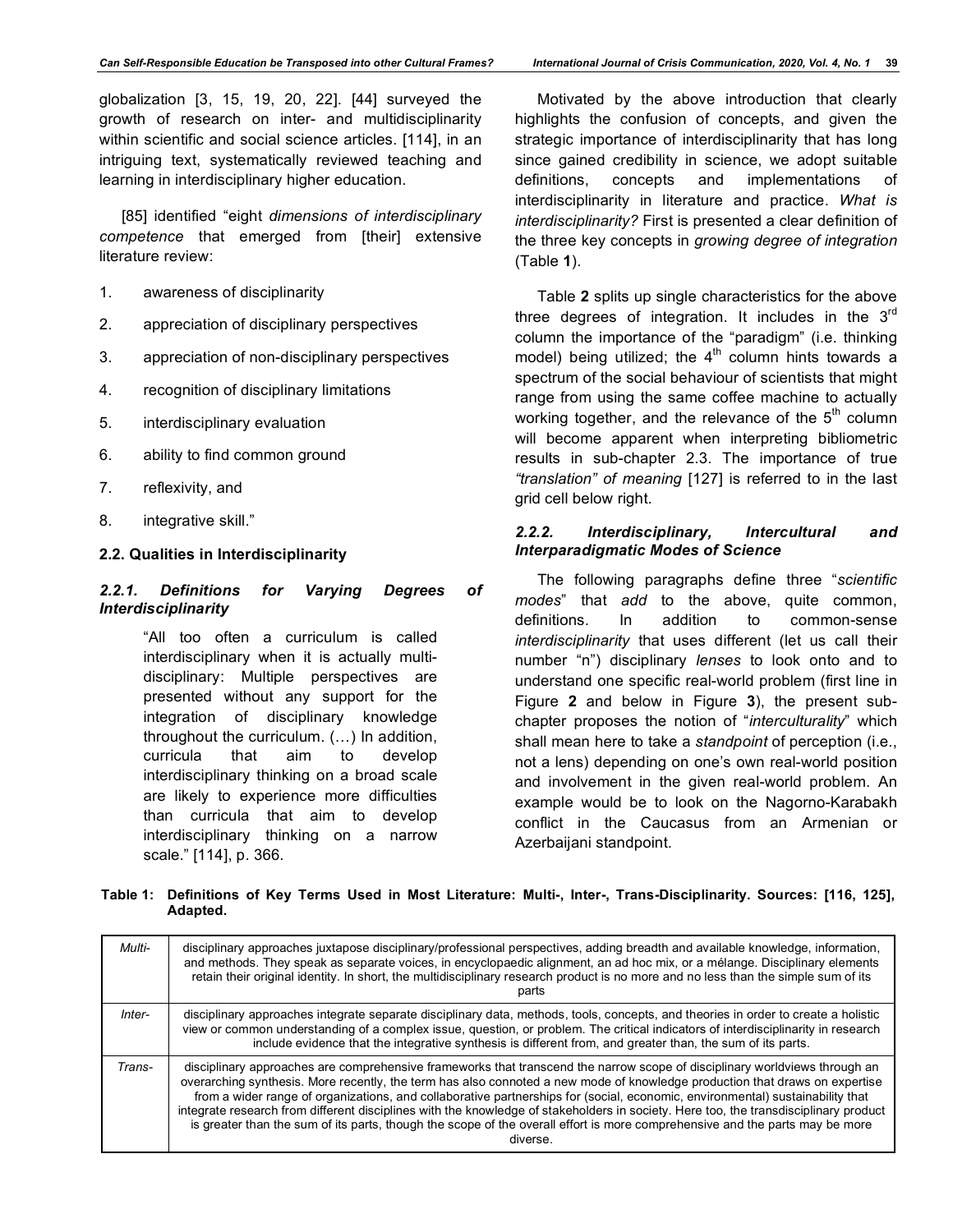|                   | Participants/<br><b>Discipline</b>      | <b>Problem Definition</b>                                                                                          | <b>Research Style</b>                                                                                  | <b>Presentation of Findings</b>                                                                                               |
|-------------------|-----------------------------------------|--------------------------------------------------------------------------------------------------------------------|--------------------------------------------------------------------------------------------------------|-------------------------------------------------------------------------------------------------------------------------------|
| Multidisciplinary | Two or more<br>disciplines              | Same question but different<br>paradigm or different but<br>related questions                                      | "Parallel play" by<br>individuals                                                                      | Separate publications by<br>participants from each<br>discipline                                                              |
| Interdisciplinary | Two or more distinct<br>academic fields | Described/defined in<br>language of at least two<br>fields, using <i>multiple</i> models<br>or intersecting models | Drawn from more than<br>one, with <i>multiple</i> data<br>sources and varying<br>analysis of same data | Shared publications, with<br>language intelligible to all<br>involved fields                                                  |
| Transdisciplinary | Two or more distinct<br>academic fields | Stated in new language or<br>theory that is broader than<br>any one discipline                                     | Fully synthesized<br>methods, may result in<br>new field                                               | Shared publications,<br>probably using at least some<br>new language developed for<br>translation across traditional<br>lines |

| Table 2: Characteristics of Multidisciplinary, Interdisciplinary, and Transdisciplinary Research. Source: [47], p. 340, |  |
|-------------------------------------------------------------------------------------------------------------------------|--|
| <b>Adapted</b>                                                                                                          |  |

In this sense, "interculturality" means in this text an individual's ability to take several ("m") standpoints (second line in Figures **2, 3** and below) that are likely to result in different weighing and assessing of single partial arguments. Other meanings of "culture" in the usual sense (e.g. [127]) remain of course untouched by the above definition.

The combination of both interdisciplinarity ("n") and interculturality ("m") in the above-mentioned sense is called "*interparadigmatic*" in this text and means a "m×n" combination of both n viewing lenses and m viewing standpoints (second line in Figure **2, 3**), hence the ability to use diverse paradigms and epistemolo*gies for thinking and assessing realities*. According to [84], p. 35 and [97], the ability to employ various epistemologies and paradigms increases during individual biography.

As can be seen from the architecture of Figure **3**, the curriculum "Global Studies" (and the bundle of electives GS) endeavors to build such combined, interparadigmatic view of globalization and global development by including the "cultures of thinking" stemming from ("m") different cultural positions of students and faculty with the ("n") lenses of the disciplines history, economics, technology, sociology & culture, and international law as constituting perspectives and essential epistemologies. Figure **3** symbolically proposes the wedge of perception as a cognizable entity.

The evolution of "substrates of cognition" along the three modes is depicted in the rightmost column of Figure **2**: elements – interactions – perspectives. Evidently, any strategy in global politics and developmental cooperation needs to deal with diverging perspectives as substrata of assessment – rather than dealing merely with sheer facts; as does, for example, physics (the author's initial discipline).

## *2.2.3. Competencies for Interdisciplinarity*

After the enlargement of the conceptual framework in the above sub-chapter, competencies and other requirements identified for interdisciplinarity in literature are understood to be also applicable to an interparadigmatic approach.

| <b>Scientific mode</b><br>as defined here | <b>Explanation</b>                                                           | Likely substrate of perception and<br>cognition |  |  |
|-------------------------------------------|------------------------------------------------------------------------------|-------------------------------------------------|--|--|
| interdisciplinary<br>$("n-fold")$         | The observer uses n lenses from 1 standpoint<br>to perceive the real world.  | element                                         |  |  |
| intercultural<br>$("m-fold")$             | The observer uses 1 lens from m standpoints<br>to perceive the real world.   | interaction                                     |  |  |
| interparadigmatic<br>$("m×n-fold")$       | The observer uses n lenses from m standpoints<br>to perceive the real world. | perspective                                     |  |  |

**Figure 2:** Concise explanation of interdisciplinary, intercultural and interparadigmatic scientific modes [14].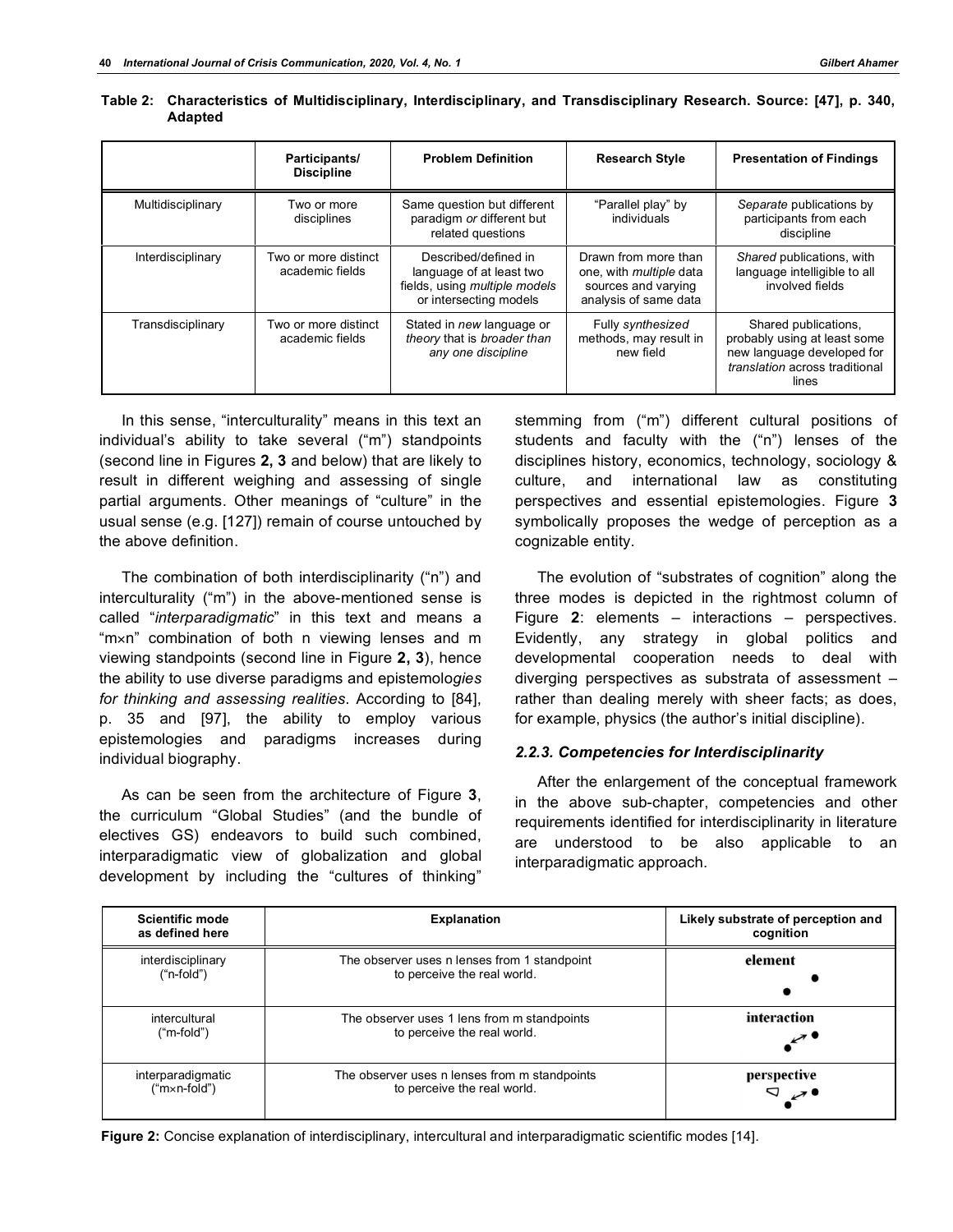

**Figure 3:** Typologies of research modes in growing degree of integration: Traditional definitions (only included different lenses from different disciplines but not yet different standpoints, as is provided by an intercultural or interparadigmatic approach (below row, see [5], p. 17-18, [14, 16, 21]).

The initial definition of interdisciplinarity includes "the capacity to *integrate* knowledge and *modes of thinking* in two or more disciplines to produce cognitive advancement" [114], p. 366 and "builds on a performance view of understanding, meaning that individuals understand a concept when they are ready to apply it accurately and flexibly in novel situations" [43].

As a consequence of the above-mentioned requirements for the increasing levels of interdisciplinarity, [114], p. 366 consider "the ability to *synthesize or integrate* as a beneficial learning outcome of interdisciplinary higher education". As an example, a didactic procedure for such integration was provided by the negotiation game "Surfing Global Change" [1, 2, 23, 24, 55].

Highlighting the importance of perspectives (Figure **2** below right) as substrata of reasoning and cognizing, [125], p. 16 and [90] assume a "*social process* along four phases of increasing *integration*:

- 1. *Mutual ignorance* of other disciplinary perspectives
- 2. *Stereotyping* that may have significant misconceptions about the other's approach
- 3. *Perspective-taking* where individuals can play the role of, sympathize with, and anticipate the other's way of thinking
- 4. *Merging of perspectives* has been mutually revised to create a new hybrid way of thinking."

#### **2.3. How to Measure Quality in Curricula?**

Given the above theoretical deliberations on criteria for interparadigmatic collaboration in higher education,

this sub-chapter proposes concrete methodologies. According to [33], "*it is suitable and indispensable to measure a practical curriculum against its original intentions*". In the case of GS, these *original and inalienable intentions* were *cooperatively* defined in a peer-oriented process by [81, 82] and are reiterated in the general introduction of the curriculum [67], p. 1-2 and documented as a history of GS in [5], p. 21-23).

Literature on *"quality" as a concept* is extremely extensive; one of the early paradigmatic narrative considerations of quality as such was the cult novel by Robert Pirsig [100, 101] "Zen and the Art of Motorcycle Maintenance: An Inquiry into Values". [71] similarly provide very general criteria: "Quality can be viewed as exception, as perfection, as fitness for purpose, as value for money and as transformative". For quality assurance of (joint) Master programmes, [57], p. 14 suggests to understand quality as follows:

- Quality as compliance with standards
- Quality as fitness of purpose
- Quality as fitness for purpose
- Quality as customer satisfaction
- Quality as continuous enhancement.

Such includes evaluation of curricula against needs of global real-world complexity and evaluation of the inherited course structure against the curriculum; called *curriculum mapping* and *course mapping*, respectively, in literature [105], compare Figure **4** later). [121] perceive curriculum mapping in higher education as a *vehicle for collaboration*. In an older article, [58] states that "the efforts of each teacher must be 'mapped', which means the real curriculum being taught in each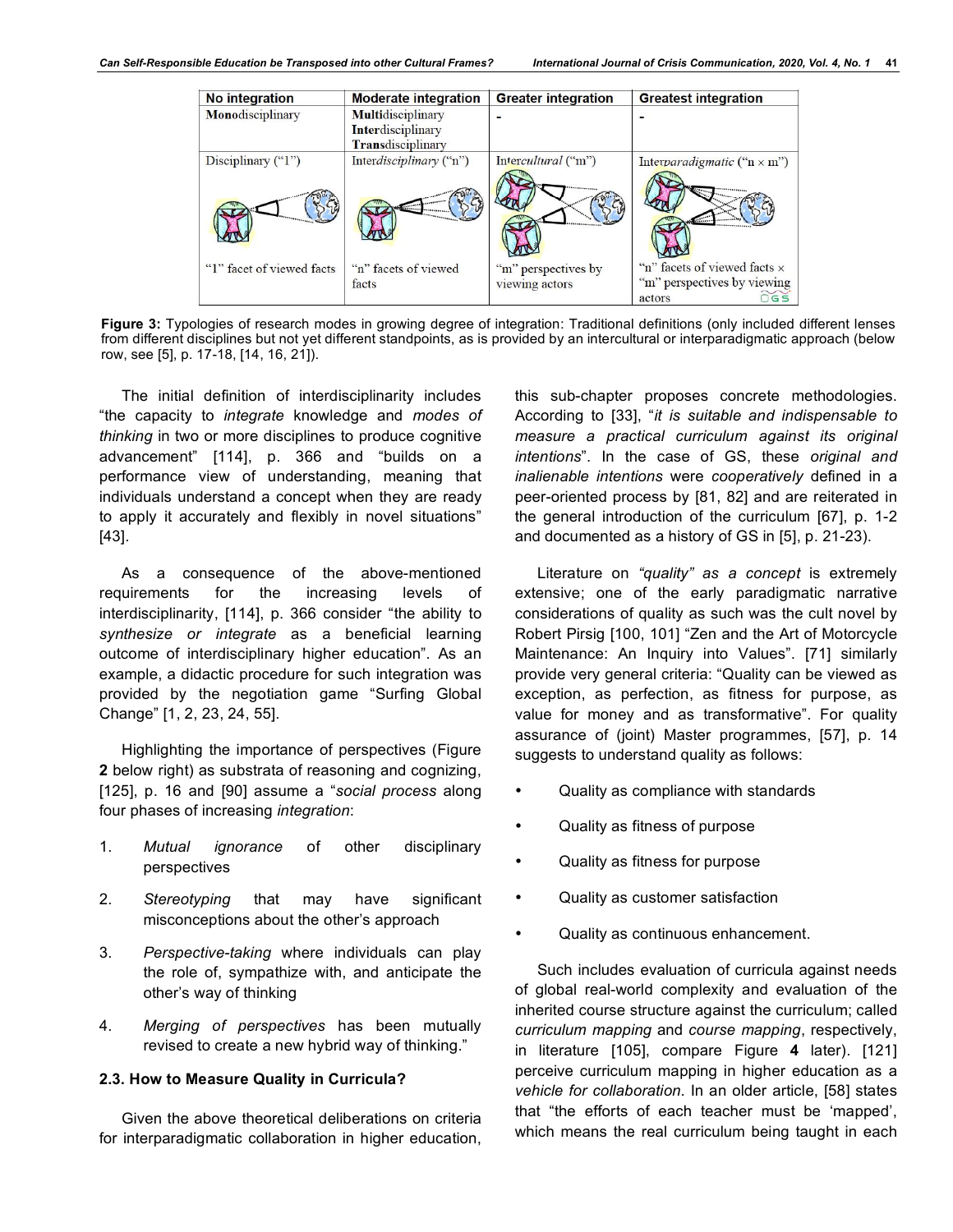classroom must be examined and recorded. This mapping can be done by having teachers map their own classroom curricula (…). It can also be done by having observers use tools like an observer form for curricular mapping to record what is being taught in the classroom. The results of this mapping must be the beginning point for making the real curriculum fit the desired curriculum."

Cheng & Tam [51], p. 24ff present seven models of quality in education:

- 1. Goal and specification model,
- 2. Resource-input model,
- 3. Process model,
- 4. Satisfaction model,
- 5. Legitimacy model,
- 6. Absence of problems model,
- 7. Organizational learning model.

Cheng [50] emphasizes the *multidimensional concept of education quality*, which is not easily assessed by only one indicator (in similarity with management literature), as:

> "Education quality is the character of the set of elements in the input, process, and output of the education system that provides services that completely satisfy both internal and external strategic constituencies by meeting their explicit and implicit expectations."

Cheng & Tam [51] continue: "the difference in the *choice* of and the emphasis on indicators may *reflect the diverse interests* and expectations among the concerned constituencies and also the different management strategies". Consequently, consensus must be reached on the set of indicators, especially in such a complex case as GS. Regarding QA of interdisciplinary scientific research (ISR), [125] are undertaking a very comprehensive study commanded by the US National Science Foundation NSF, a review of the literature in order to consistently understand and measure interdisciplinary scientific research (IDR) and propose (my comments in [ ]) while "expanding the inquiry beyond quantitative measures to be inclusive along the following lines:

- 1. "Measurement of interdisciplinary research should recognize and incorporate *input*  (consumption) and *process* value (creation) components as well as *output* (production) [compare the architecture of Figure **1** in [11] taking this into account].
- 2. Interdisciplinary research involves both *social and cognitive* phenomena, and both these phenomena should be reflected in any measure or assessment of interdisciplinarity [hence no limitation to cognitive measures].
- 3. Assessment of research outputs should be broadened *beyond* those based in *bibliometrics*, [i.e., ISI, Scopus, PoP, see later sub-chapter] while also factoring in differences in granularity and dimensions of measurement and assessment [hence include lecturing, didactics and pedagogy]."

A practical application of such measurement endeavours will be performed in sub-chapter 2.3.

Taking a *learner-centred standpoint*, [65] suggest that "the quality of students' experience of higher education can more effectively be improved by combining educational development with quality assurance to create a more holistic approach." To reach better learning, [26], p. 4f sees *design research* as important regarding (curriculum and course) design. He suggests interventionist, iterative, process oriented, utility oriented and theory-oriented design research.

## *2.3.1. Methods for QA as a Process*

Peterson *et al*. [98] propose a course assessment *process* for curricular quality improvement and [99] strive to *create and sustain a culture of assessment*. [105] suggests a model for curricular quality assessment and improvement (Figure **4**); all three authors for the case of pharmaceutical education. [102], p. S47 assess and evaluate GIScience curricula using the Geographic Information Science (GIS) body of knowledge while mentioning the pros and cons of being a completely regulated scientific field. They favour an outcome-based assessment of curricula founded on clear objectives: "in this approach, quality is not judged by conformance but by results". For them, the assessment of outcomes and curricular alignment can be thought of as an *ongoing process* that addresses four important *steps* [118], p. 3:

a. what does the programme expect students to learn? (Desired Student Outcomes);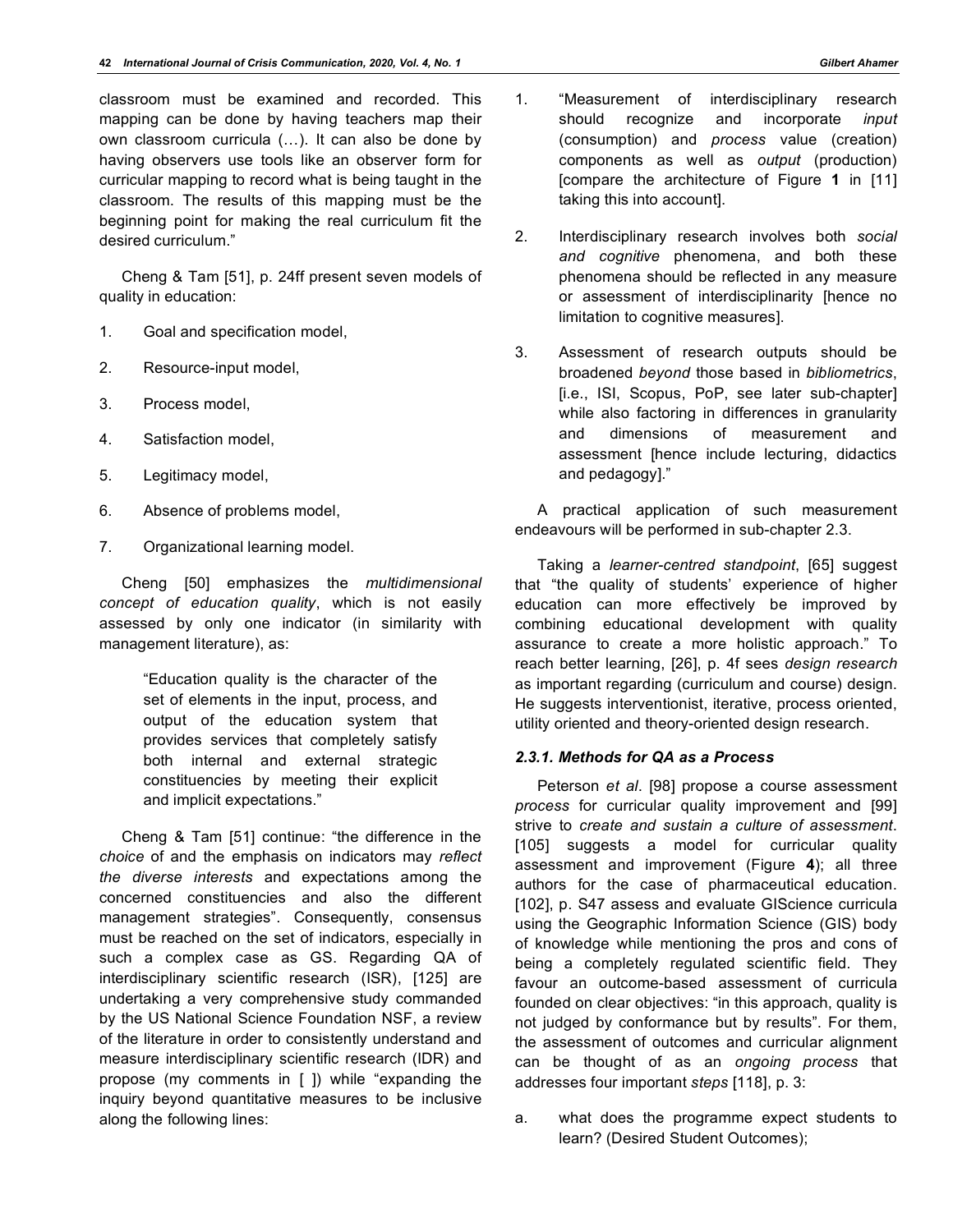- b. does the programme give students sufficient opportunities to meet these expectations? (Curriculum Alignment);
- c. what have students learned? (Actual Student Outcomes);
- d. how can learning be improved through changes in the programme? (Programme Revision)."

Such procedural architecture is still sufficiently in line with the process suggested in sub-chapter 1 (see Figure **1** in [11]). [105] discusses each component of his *continuous quality improvement* model, "including (i) the definition of a competent practitioner, (ii) development of the core curricular competencies and course objectives, (iii) students' baseline characteristics and educational attainment, (iv) implementation of the curriculum, (v) data collection about the students' actual curricular performance, and (vi) reassessment of the model and curricular outcomes" (simplified as flow chart in Figure **4**).

Prager & Plewe [102], p. S50 suggest a model with seven steps for integrated assessment and curriculum evaluation: specify mission and objectives, specify curriculum elements, review objectives and curriculum, assess student learning outcomes, verify alignment of objectives and curriculum, verify alignment of student outcomes with objectives and curriculum, and identify revision needs. These seven steps fit roughly into Ried's [105] concept in Figure **4**.

For the sub-process "course mapping" in Figure **4**, [98], p. 4 propose a tentatively standardized *course evaluation form* for each lecturer with ten open-ended questions including a variety of perspectives:

1. Course policies and procedures: completeness of course syllabi, use of standardized syllabi format, and compliance with policies and procedures

- 2. Course content and relationship to learning outcomes: content and competencies match, learning objectives are addressed
- 3. Integration within the curriculum: appropriate placement within vertical integration, appropriate sequencing and horizontal integration with concurrent courses when appropriate
- 4. Skills: identifies that knowledge and skills are developed, practiced, and assessed
- 5. Student assessment: types and number of assessments linked to learning objectives, student performance, and advancement
- 6. Course coordinator performance review: course management skills
- 7. Summary of individual faculty teaching reviews: summarized from teaching evaluation forms and student instructor evaluations
- 8. Recommendations: specific recommendations and suggested changes for course improvement
- 9. Active learning: describe active-learning techniques observed
- 10. Key assessments and key artifacts: specific examinations or learning activities that serve as a demonstration of competency.

The implementation of the above-mentioned processes of QA (and of any sustainable QA) that is to be accepted by those involved requires a *spirit of cooperation, mutual understanding, esteem, and respectful professionalism* [120], p. 107 among the greater team of assessors *and* assessees.

## *2.3.2. Assessable Quality Criteria*

In this sub-chapter, the set of quality criteria assessed as most appropriate is displayed in Table **3**;



**Figure 4:** The continuous quality improvement model proposed by [105], p. 2, simplified representation along his main path of curriculum mapping and course mapping, including reassessment.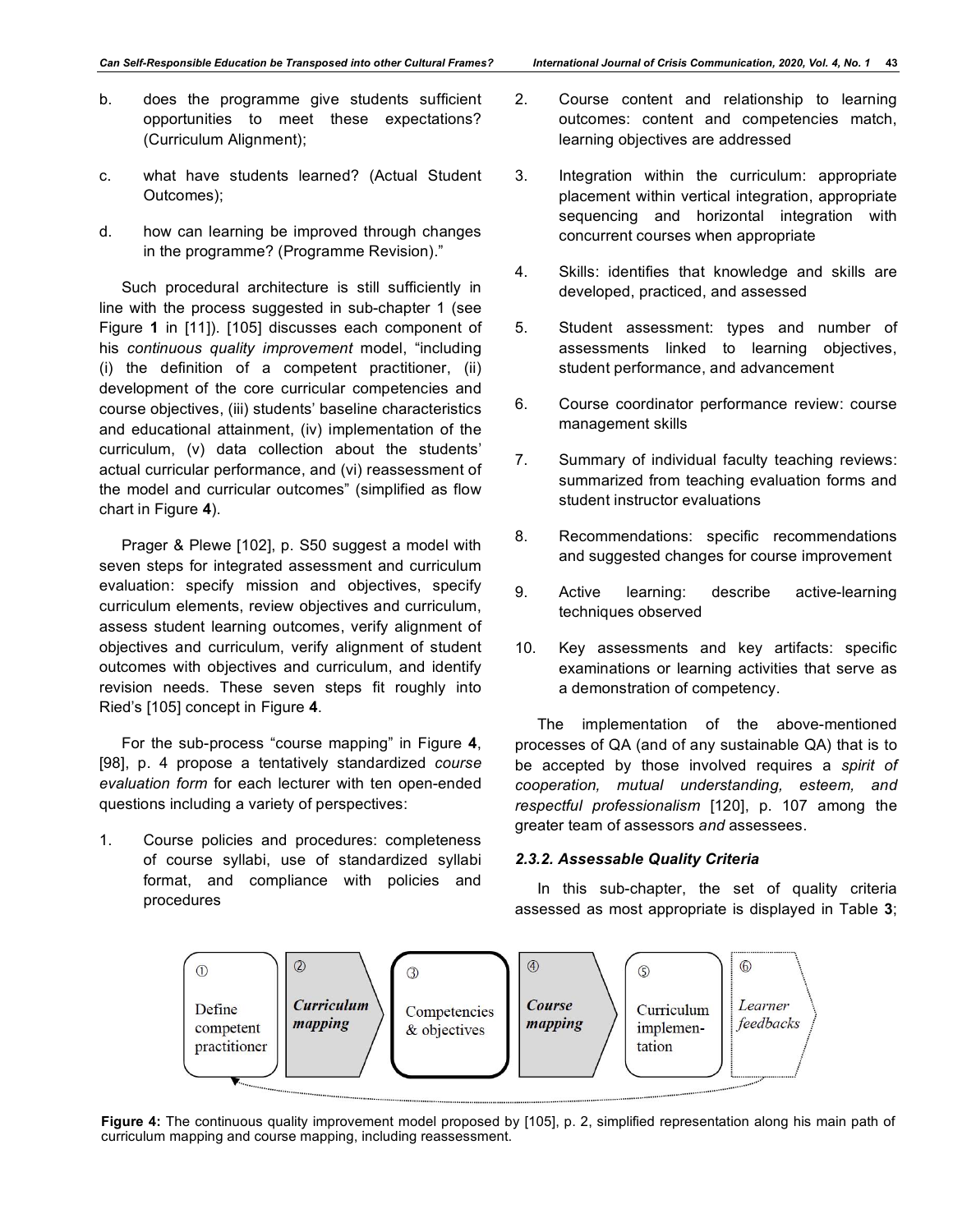its leftmost column is identical to Table **1** that has been equally recommended in this sub-chapter. These *structured quality criteria* are general enough to be used henceforth and practically. As an example, "communication skills" indicate the necessity of learning the language of discourse of different disciplines in order to be able to negotiate meaning, resolve epistemological differences, develop shared understanding, and communicate cognitive advancements to a broad audience [87, 114, 129].

As a suggestion, Table **3** can be complemented by a fourth column into which performance for the respective quality criterion is then entered.

# *2.3.3. Practical Examples for Curriculum Development Around the World*

"Over the last decade, almost all European countries have established national systems for the assessment of quality in higher education. Similar developments can be found in many other parts of the world" [45].

Regarding developmental curricula such as GS, curriculum development in the South (earlier called 3<sup>rd</sup> world) seems no less common than in the North (earlier called  $1<sup>st</sup>$  world). Among others, the following studies and notes pertain to Kenya, South Africa, China, Indonesia, Iran, and Latin America: [46, 62, 74, 88, 89,

| Table 3: Overview of Potential Sub-Skills and Conditions for Interdisciplinary Curricula. Source: [114], Adapted from |  |  |  |
|-----------------------------------------------------------------------------------------------------------------------|--|--|--|
| [41]                                                                                                                  |  |  |  |

| Interdisciplinary thinking | Having knowledge         | Knowledge of disciplines                                          |  |  |
|----------------------------|--------------------------|-------------------------------------------------------------------|--|--|
|                            |                          | Knowledge of disciplinary paradigms                               |  |  |
|                            |                          | Knowledge of interdisciplinarity                                  |  |  |
|                            | Having skills            | Higher-order cognitive skills                                     |  |  |
|                            |                          | <b>Communication skills</b>                                       |  |  |
| Student                    | Personal characteristics | Curiosity                                                         |  |  |
|                            |                          | Respect                                                           |  |  |
|                            |                          | Openness                                                          |  |  |
|                            |                          | Patience                                                          |  |  |
|                            |                          | Diligence                                                         |  |  |
|                            |                          | Self-regulation                                                   |  |  |
|                            | Prior experiences        | Social                                                            |  |  |
|                            |                          | Educational                                                       |  |  |
| Learning environment       | Curriculum               | Balance between disciplinarity and interdisciplinarity            |  |  |
|                            |                          | Disciplinary knowledge in-/outside courses on interdisciplinarity |  |  |
|                            | Teacher                  | Intellectual community focused on interdisciplinarity             |  |  |
|                            |                          | Expertise of teachers on interdisciplinarity                      |  |  |
|                            |                          | Consensus on interdisciplinarity                                  |  |  |
|                            |                          | Team development                                                  |  |  |
|                            |                          | Team teaching                                                     |  |  |
|                            | Pedagogy                 | Aimed at achieving interdisciplinarity                            |  |  |
|                            |                          | Aimed at achieving active learning                                |  |  |
|                            |                          | Aimed at achieving collaboration                                  |  |  |
|                            | Assessment               | Of students' intellectual maturation                              |  |  |
|                            |                          | Of interdisciplinarity                                            |  |  |
| Learning process           | Pattern                  | Phased with gradual advancement                                   |  |  |
|                            |                          | Linear                                                            |  |  |
|                            |                          | Iterative                                                         |  |  |
|                            |                          | Milestones with encountering questions                            |  |  |
|                            | Learning activities      | Aimed at achieving interdisciplinarity                            |  |  |
|                            |                          | Aimed at achieving reflection                                     |  |  |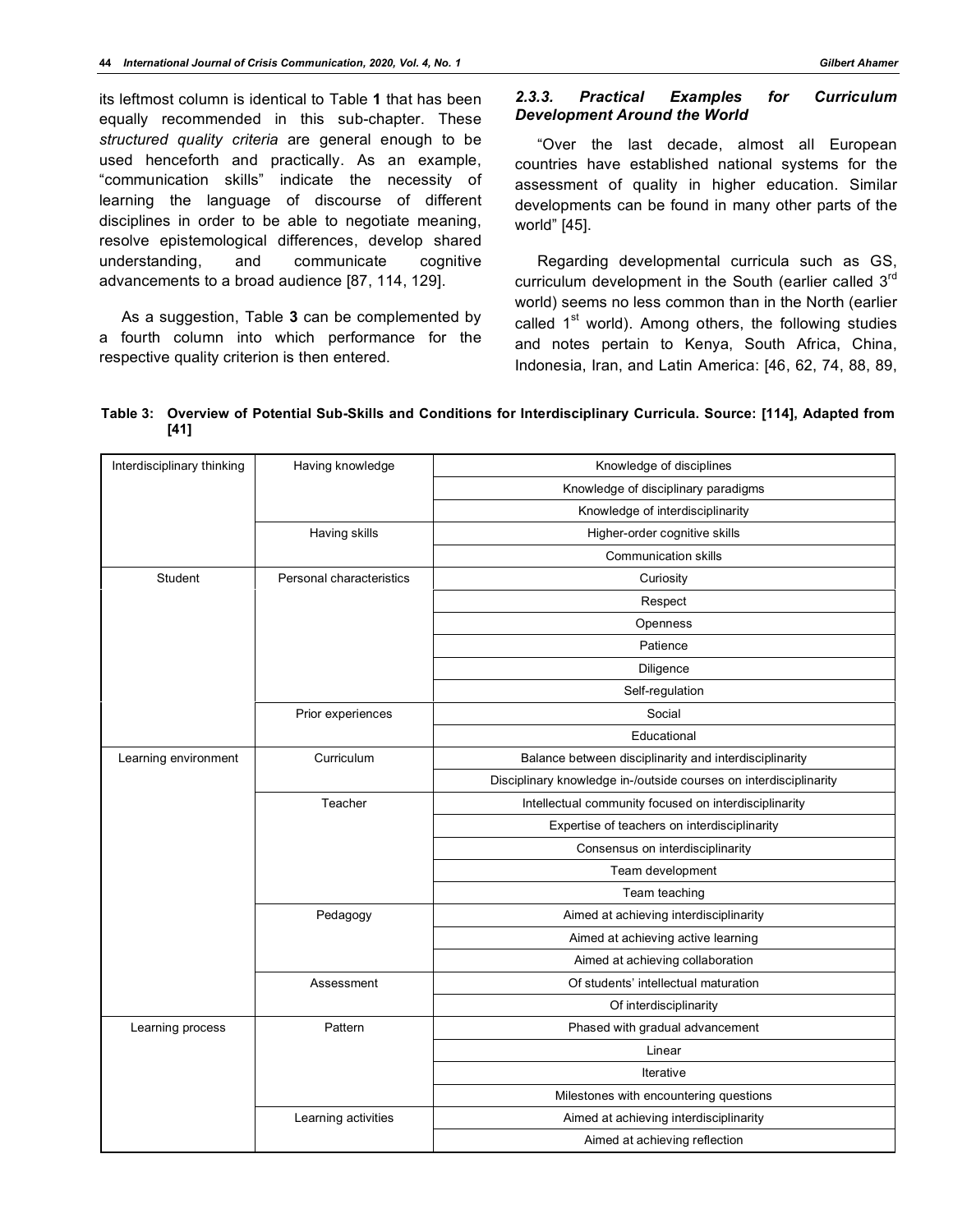93, 108, 117, 126]. Themes pertain to students' perceived service quality, the influence of national systems of evaluation on curriculum development, the quality of curriculum evaluation in postgraduate studies, or they pertain to QA in curriculum development.

Curriculum development in the North especially seems to takes place in Anglo-Saxon countries [86, 112, 119, 122] that appear to have more of a review and discourse-oriented tradition than Central European countries might have. [128] takes advantage of interdisciplinarity for new curricula and courses, [78] propose a network method for QA of curricula, [110] assess quality regarding e-learning, [120] create an interdisciplinary business program, [109] include alumni research, [75] educate earth science teachers.

For further quality assurance in transnational education management, clear declaration of assessment criteria, assessment procedures and a revealing of the hidden agendas (i.e., what the actors plan, but hide from being understood openly) of those involved (such as attempts to strengthen own institutes) will prove most useful.

## **3. CONCLUSIONS AND RECOMMENDATIONS**

Experiences in transposing course didactics from one country to another show clearly that expectations for self-responsible student action may well be disappointed in countries that did not train themselves in self-motivated citizen roles during the past decades – such as the Russian Federation. Consequently, sets of quality criteria should be introduced and used, in order to compare student participation levels.

This book chapter has been undertaken in order to facilitate transparent and internationally acceptable high-quality assessment to assure the quality of transdisciplinary curricula such as developmental, peace, environmental and global studies.

The literature analysis undertaken has yielded sufficient theoretical concepts on quality, interdisciplinarity and QA methodologies for interparadigmatic university curricula to propose a framework for future QA.

For higher education it is found to be important to take on an *interparadigmatic approach* which means being able to think along conceptions of diverse

stakeholders involved in the complex issues of development, global change and globalization. Such an approach practically means a collaborative and teamoriented performance of academic duties, and no reliance on administrative hierarchies.

The main recommendation for quality assurance in transnational higher education, especially in interdisciplinary curricula on global change and development, is professional clarity on targets that should most efficiently be monitored in a peer-oriented procedure involving assessors, lecturers, practitioners and university administration on an equal basis in a culture and atmosphere of collaboration (Figure **1**). Limitation to discipline-oriented bibliometric metrics alone is not appropriate, as is limitations to implicit or explicit attribution of administrative or political power or financial sources in higher education. The present chapter suggests that cutting-edge quality can be maintained and enhanced best in a culture of mutual esteem, respect, personal integration and orientation towards clear performance criteria previously agreed in consensus among older and younger contributors, from both the theory and practice sides of all disciplines.

## **REFERENCES**

- [1] Ahamer, G. (2005). "Surfing global change": How didactic visions can be implemented. Campus-Wide Information Systems, 22(5), 298-319. https://doi.org/10.1108/10650740510632217
- [2] Ahamer, G. (2006). Surfing global change: Negotiating sustainable solutions. Simulation & Gaming – an International Journal, 37(3), 380-397. https://doi.org/10.1177/1046878106287772
- [3] Ahamer, G. (2008). Im Spiegelkabinett unterschiedlicher Entwicklungsvorstellungen. Journal für Entwicklungspolitik, 24(3), 56-76, see http://www.mattersburgerkreis.at/jep/ 20083.php#ahamer.
- [4] Ahamer, G. (2011) How technologies can localize learners in a multicultural space. International Journal of Technology and Educational Marketing, 1(2), 1-24. https://doi.org/10.4018/ijtem.2011070101
- [5] Ahamer, G., Kumpfmüller, K. A., & Hohenwarter, M. (2011). Web-based exchange of views enhances "Global Studies". Campus-Wide Information Systems, 28(1), 16-40. https://doi.org/10.1108/10650741111097278
- [6] Ahamer, G. (2012a). The jet principle: Technologies provide border conditions for global learning. Multicultural Education & Technology Journal, 6(3), 177-210.<br>https://doi.org/10.1108/17504971211254010 https://doi.org/10.1108/
- [7] Ahamer, G. (2012c), Stellungnahme zum Entwicklungsplan 2013-18 aus Sicht eines langfristigen Ausbaus von "Global Studies" an der KFU Graz. Graz, 9.3.2012. unterstützt vom Vorsitzenden der Curricula-Kommission und der Studienrichtungsvertretung, 6 Seiten.
- [8] Ahamer, G. (2012d), Learn Multicultural Responsibility by Global Studies. Multicultural Education and Technologies Journal, 6(4), 216-217. https://doi.org/10.1108/metj.2012.32206daa.001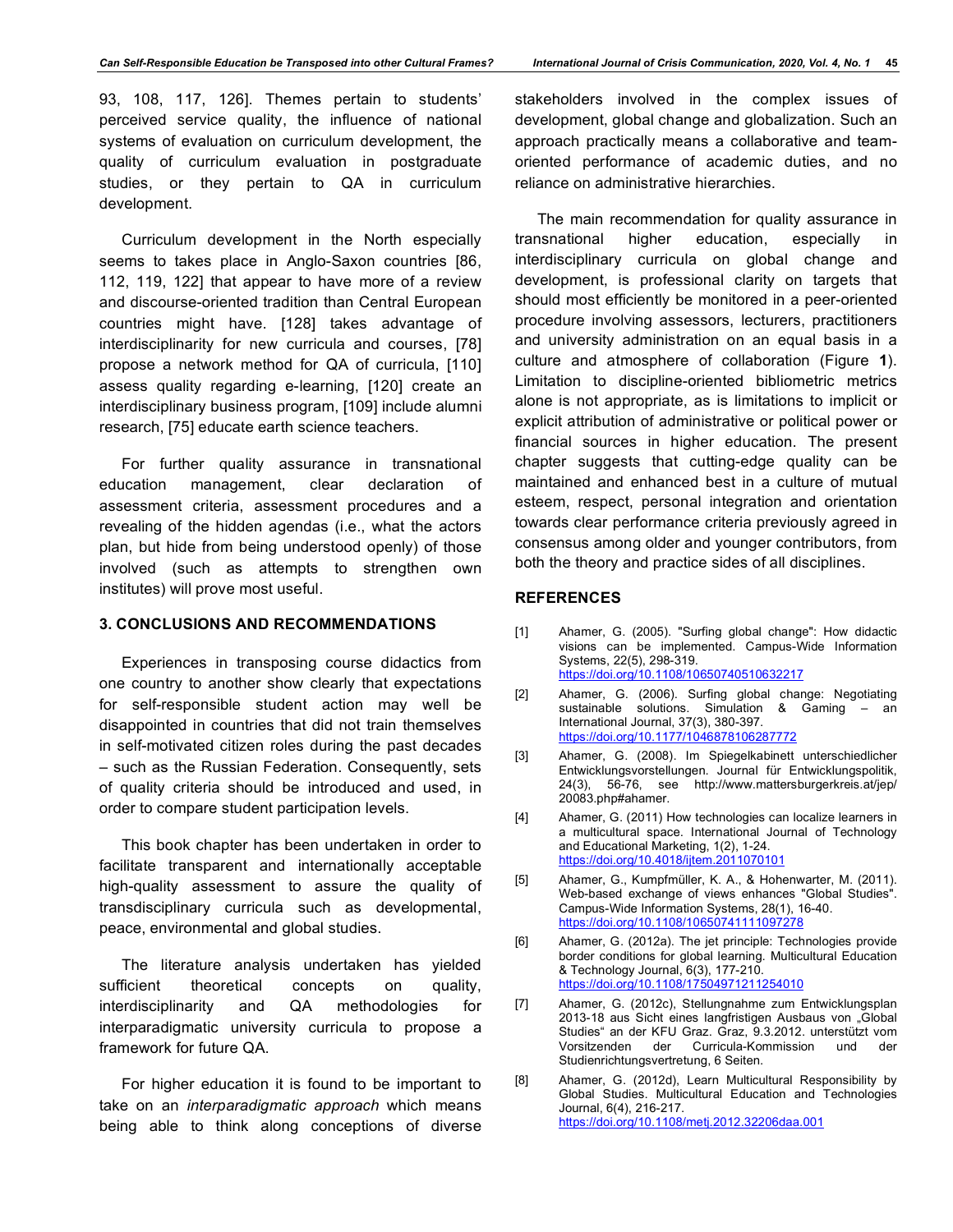- [9] Ahamer, G. (2013b), A Planet-Wide Information System. Campus-Wide Information Systems, Volume 30 issue 5, 369- 378. https://doi.org/10.1108/CWIS-08-2013-0032
- [10] Ahamer, G. (2013c), How Technologies Can Localize Learners in Multicultural Space: A Newly Developed "Global Studies" Curriculum. In P. Tripathi, & S. Mukerji (Eds.), Marketing Strategies for Higher Education Institutions: Technological Considerations and Practices (pp. 103-127). IGI Global, Hershey, PA: Business Science Reference. https://doi.org/10.4018/978-1-4666-4014-6.ch008
- [11] Ahamer, G. (2014a), Quality assurance in transnational education management – the developmental "Global Studies" curriculum. In: Handbook of Research on Transnational Higher Education Management, S. Mukerji and P. Tripathi (eds.), Advances in Higher Education and Professional Development (AHEPD) Book Series, IGI Global Publishers, USA, volume I, chapter 15, pp. 259-302, 2014. https://doi.org/10.4018/978-1-4666-4458-8.ch015
- [12] Ahamer, G. (2014b), GIS<sup>S</sup> and GIS<sup>P</sup> facilitate higher education and cooperative learning design. In: Handbook of Research on Transnational Higher Education Management, S. Mukerji and P. Tripathi (eds.), Advances in Higher Education and Professional Development (AHEPD) Book Series, IGI Global Publishers, USA, volume I, chapter 1, pp. 1-21, 2014. https://doi.org/10.4018/978-1-4666-4458-8.ch001
- [13] Ahamer, G. (2014c), Global Studies means Forward-Looking. Campus-Wide Information Systems, Volume 31, issue 2/3, 78-81. https://doi.org/10.1108/CWIS-01-2014-0001
- [14] Ahamer, G. (2014d), Multi-disciplinary didactics for curricula of 'Global Studies'. In: Ilyin, I. et al. (eds.) Globalistics and Globalization Studies 2014: Aspects & Dimensions of Global Views, Volgograd: 'Uchitel' Publishing House, Russia, pp. 243-268, see http://www.sociostudies.org/books/globalistics\_ and\_globalization\_studies\_3/ and https://books.google.at/ books?id=lVMPBAAAQBAJ and http://www.socionauki.ru/ book/files/globalistics\_and\_globalization\_studies\_3/243- 268.pdf.
- [15] Ahamer, G. (2014e), Evolutionary bloom: collation of data on long-term evolutionary process in the world. MSU Bulletin – Series XXVII Globalistics and Geopolitics, Volume 2014, Issue 3/4, pp. 25-35, ISSN 0201–7385, Lomonosov Moscow State University, Moscow, Russia, see http://msupublishing.ru/index.php?option=com\_content&view =article&id=356&Itemid=100123. [Original citation in Russian language: Ахамер Г. (2014), Эволюционный расцвет:<br>обобщение данныхо долгосрочных эволю-ционных обобщение данных о долгосрочных эволю-ционных процессах в мире. Вестник Московского университета, Серия XXVII: Глобалистика и геополитика, № 3/4, 25-35, Издательство Московского университета МГУ.]
- [16] Ahamer, G. & Kumpfmüller, K.A. (2014), An educational program for development in responsibility – Partnership hedges globalization. In: S. Mukerji & P. Tripathi (eds.) Handbook of Research on Transnational Higher Education Management), Advances in Higher Education and Professional Development (AHEPD) Book Series, IGI Global Publishers, USA, volume II, chapter 27, pp. 526-584, 2014, https://doi.org/10.4018/978-1-4666-4458-8.ch027
- [17] Ahamer, G. (2015a), Quality Assurance in Transnational Education Management: The Developmental "Global Studies" Curriculum. In: Curriculum Design and Classroom Management: Concepts, Methodologies, Tools, and Applications, (pp. 1271-1313). Hershey, PA: Information Science Reference. https://doi.org/10.4018/978-1-4666-8246-7.ch069
- [18] Ahamer, G. (2015b), T5: Tackle the Task of a Transition through Technological Targets. International Journal of Technology and Educational Marketing, 5(1), 1-14. https://doi.org/10.4018/ijtem.2015010101
- [19] Ahamer, G. (2015c), Mapping Global Dynamics Geographic Perspectives from Local Pollution to Global Evolution. Springer, Dordrecht.
- [20] Ahamer, G. (2015d), Applying student-generated theories about global change and energy demand. International Journal of Information and Learning Technology, 32(5), 258- 271. https://doi.org/10.1108/IJILT-01-2015-0002
- [21] Ahamer, G., & Kumpfmüller, K. A. (2015), Education and Literature for Development in Responsibility: Partnership Hedges Globalization. In: Business Law and Ethics: Concepts, Methodologies, Tools, and Applications (pp. 774- 830), Business Science Reference, IGI Global, Hershey, PA. https://doi.org/10.4018/978-1-4666-8195-8.ch040
- [22] Ahamer, G. (2016a), Tracing Global Dynamics Milestones, Landmarks and Transitions in Techno-Socio-Economic Evolution. Springer, Dordrecht.
- [23] Ahamer, G. (2016b), Web-Based Instruction revolutionizes Environmental Systems Analysis. In: Revolutionizing Education through Web-Based Instruction, M. Raisinghani (ed.), IGI Global. https://doi.org/10.4018/978-1-4666-9932-8.ch010
- [24] Ahamer, G. (2016c), Can educational approaches help to revolutionize quantitative solutions for climate change? In: Revolutionizing Education through Web-Based Instruction, M. Raisinghani (ed.), IGI Global. https://doi.org/10.4018/978-1-4666-9932-8.ch001
- [25] AHELO (2012), The Assessment of Higher Education Learning Outcomes. See http://www.oecd.org/edu/ highereducationandadultlearning/testingstudentanduniversity performancegloballyoecdsahelo.htm.
- [26] Akker, van den, J.J.H. et al. (2006), Educational Design Research. Routledge, Abingdon.
- [27] Baba, M. L., Gluesing, J., Ratner, H., & Wagner, K. H. (2004). The contexts of knowing: Natural history of a globally distributed team. Journal of Organizational Behavior, 25(5), 547-587. https://doi.org/10.1002/job.259
- [28] Bader, L. & Zotter, V. (2012), Interdisciplinarity: wishful thinking? Experiences at the University of Graz. Multicultural Education & Technology Journal, 6(3), 118-136. https://doi.org/10.1108/17504971211253976
- [29] Bader, L. & Köttstorfer, M. (2013), E-learning from a student's view with focus on Global Studies. Multicultural Education & Technology Journal, 7(2/3), 176-191. https://doi.org/10.1108/17504971311328062
- [30] Bader, L., Bereuther, T., Deutsch, E., Edlinger, J., Füreder, S., Kaspar, E., Köttstorfer, M., Mautner, C., Rossegger, C., Samonig, A., Samonig, S., Schuster, C., Witz, G., Zotter, V., Ahamer, G. (2013a), Quality Improvements in Curricula for Global Studies. Multicultural Education and Technologies Journal, 7(2/3), 113-126. https://doi.org/10.1108/17504971311328035
- [31] Bader, L., Bereuther, T., Deutsch, E., Edlinger, J., Fink, T., Fischer, B., Friedrichkeit, A., Füreder, S., Hölblinger, E., Jörg, K., Kaspar, E., Köttstorfer, M., Leitmeier, L., Mautner, C., Muhoberac, M., Niederbichler, K., Reisenhofer, L., Rossegger, C., Samonig, A., Samonig, S., Schinnerl, C., Schuster, C., Steindl, L., Taurer, A., Witz, G., Zotter, V., Kapper, C., Lehner, D., Ahamer, G. (2013b), University of Graz and Other Eighteen Universities' Curricula for Global Studies: Comparisons and Improvements. Globalistics and Globalization Studies 2013, Theories, Research & Teaching, pp. 348-384, edited by Leonid E. Grinin, Ilya V. Ilyin, and Andrey V. Korotayev, Volgograd: 'Uchitel' Publishing House, Russia, 400 pp. See http://www.socionauki.ru/book/ globalistics\_and\_globalization\_studies\_2\_en/ http://books.google.at/books?id=1UwmQ9srjxgC.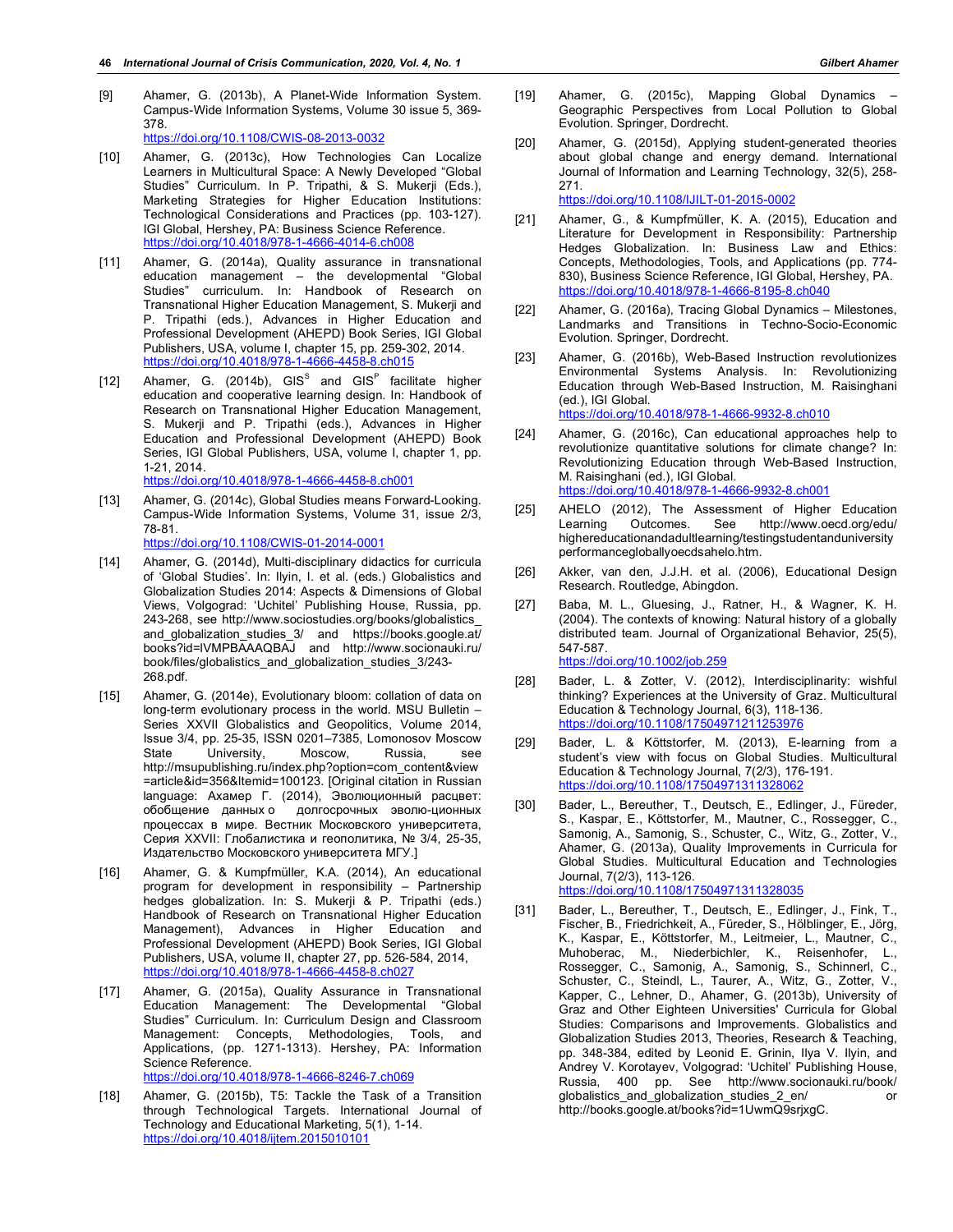- [32] Bader, L., Bereuther, T., Deutsch, E., Edlinger, J., Füreder, S., Kaspar, E., Köttstorfer, M., Mautner, C., Rossegger, C., Samonig, A., Samonig, S., Schuster, C., Witz, G., Zotter, V., Rozanov, A., Ilyin, V., Ahamer, G. (2014). Multiparadigmatic Humanities: Curricula for Global Studies. International Journal of Humanities and Social Science, Vol. 4 No. 6(1), 314-337, see http://www.ijhssnet.com/journals/Vol\_4\_No\_6\_ 1\_April\_2014/34.pdf.
- [33] Bath, D., Smith, C., Stein, S., Swann, R., (2004), Beyond mapping and embedding graduate attributes: bringing together quality assurance and action learning to create a validated and living curriculum. Higher Education Research & Development, 23(3), 313-328. https://doi.org/10.1080/0729436042000235427
- [34] Becher, T. (1981), Towards a definition of disciplinary cultures, Studies in Higher Education, 6(2), pp. 109–122. https://doi.org/10.1080/03075078112331379362
- [35] Becher, T., Trowler, P.R. (2001), Academic Tribes and Territories: intellectual enquiry and the culture of disciplines. 2<sup>nd</sup> edn. Buckingham: SRHE/Open University Press.
- [36] Bernhard, A. (2011a), Quality Assurance in an International Higher Education Area. A case-study approach and comparative analysis of six national higher education<br>systems, abstract at http://www.unisystems, abstract at http://www.unigraz.at/bernhard2011\_abstract.pdf.
- [37] Bernhard, A. (2011b), Quality assurance on the road: Finland and Austria in comparison. European Educational Research Journal, 10(4), 583-594. https://doi.org/10.2304/eerj.2011.10.4.583
- [38] Bernhard, A. (2012a), Quality Assurance in an International Higher Education Area. - A Case Study Approach and Comparative Analysis, Dissertation Klagenfurt University, VS Research, Springer Fachmedien. https://doi.org/10.1080/13583883.2012.654504
- [39] Bernhard, A. (2012b). Quality assurance in an international higher education area: A summary of a case-study approach and comparative analysis. Tertiary Education and Management, 18(2), 153-169. https://doi.org/10.1080/13583883.2012.654504
- [40] Bernstein, H. (ed.) (1973) Underdevelopment and Development. The Third World Today. Penguin, Harmondsworth.
- [41] Biggs, J. B. (1993). From theory to practice: A cognitive systems approach. Higher Education Research and Development, 12(1), 73–86. https://doi.org/10.1080/0729436930120107
- [42] Biggs, J. B. (2003). Teaching for quality learning at university: What the student does  $(2^{nd}$  ed.). Buckingham: Open University Press.
- [43] Boix Mansilla, V., Miller, W. C., & Gardner, H. (2000). On disciplinary lenses and interdisciplinary work. In: S. Wineburg & P. Grossman (Eds.), Interdisciplinary curriculum: Challenges of implementation. Teachers College Press, New York.
- [44] Braun, T. & Schubert, A. (2007), The growth of research on inter- and multidisciplinarity in science and social science chapters 1975–2006. Scientometrics, 73(3), 345-351. https://doi.org/10.1007/s11192-007-1933-3
- [45] Brennan, J., & Shah, T. (2000). Quality assessment and institutional change: Experiences from 14 countries. Higher Education, 40(3), 331-349. https://doi.org/10.1023/A:1004159425182
- [46] Busoga (2012), Quality Assurance. Directorate of Quality Assurance and Curriculum Development, http://www.busogauniversity.ac.ug/index.php?option=com\_co ntent&view=article&id=71&Itemid=96.
- [47] English, F.W. (1978), Quality Control In Curriculum Development. American Association of School Administrators, Arlington, Virginia.
- [48] Cant, G., & Kulik, B. W. (2009). More than lip service: The development and implementation plan of an ethics decisionmaking framework for an integrated undergraduate business curriculum. Journal of Academic Ethics, 7(4), 231-254. https://doi.org/10.1007/s10805-010-9104-1
- [49] Carr, S., Hamilton, E., Meade, P. (2005), Is It Possible? Investigating the influence of external quality audit on university performance. Quality in Higher Education, 11(3), 195-211. https://doi.org/10.1080/13538320500329665
- [50] Cheng, Y.C. (1995), School education quality: conceptualization, monitoring, and enhancement, in Siu, P.K. and Tam T.K. (Eds), Quality in Education: Insights from Different Perspectives, Hong Kong Education Research Association, Hong Kong, pp. 123-47.
- [51] Cheng, Y.C. Tam, W.M. (1997), Multi-models of quality in education. Quality Assurance in Education, 5(1), 22-31. https://doi.org/10.1108/09684889710156558
- [52] Crone, J. A. (1997). Using panel debates to increase student involvement in the introductory sociology class. Teaching Sociology, 25(3), 214-218. https://doi.org/10.2307/1319397
- [53] DeGEval (2008), Standards für Evaluation. Deutsche Gesellschaft für Evaluation (ed.), DeGEval, Mainz.
- [54] Doody, O., & Condon, M. (2012). Increasing student involvement and learning through using debate as an assessment. Nurse Education in Practice, 12(4), 232-237. https://doi.org/10.1016/j.nepr.2012.03.002
- [55] Duraković, E., Feigl, B., Fischer, B., Fleck, C., Galler, L.-M., Heinrich, J., Kulmer, K., Kurzweil, B., Scholze, M., Sperl, R.; Unterköfler, R.; Matzenberger, J.; Remele, K.; Ahamer, G. (2012), Dialogic Global Studies for Multicultural Technology Assessment. Multicultural Education & Technology Journal (METJ), 6(4), 261-286. https://doi.org/10.1108/17504971211279527
- [56] Eckstein, K., Scheer, L., Volk, H. (2013), Datengrundlage für die Evaluierung des Masterstudiums Global Studies [Database for the evaluation of the Master's Curriculum Global Studies]. Curriculumsevaluierung des MA Global Studies im Studienjahr 2012/13. Abteilung Lehr- und Studienservice: Evaluation, Karl-Franzens-Universität Graz.
- [57] EuroLeague (2010), Guidelines for Curriculum Development and Quality Assurance of Joint Master Programmes. Boku Vienna, https://www.iseki-food.net/webfm\_send/1185.
- [58] Finch, J. (1997), Power, legitimacy and academic standards. In: Standards and Quality in Higher Education, pp. 146-156. Brennan, J., de Vries, P. and Williams, R. (eds) London: Jessica Kingsley Publishers
- [59] Fischer, A. R. H., Tobi, H., & Ronteltap, A. (2011). When natural met social: A review of collaboration between the natural and social sciences. Interdisciplinary Science Reviews, 36(4), 341-358. https://doi.org/10.1179/030801811X13160755918688
- [60] Fischer, K., & Hödl, G. (2007). Perspectives on development studies: A short introduction. Journal für Entwicklungspolitik, 23(2), 4-11. https://doi.org/10.20446/JEP-2414-3197-23-2-4
- [61] Fischer, K. (2009). Globalisierung und transnationale Akteursnetzwerke: Big business, neoliberale intellektuelle und Zentralbanker. Journal für Entwicklungspolitik, 25(4), 42- 45. https://doi.org/10.20446/JEP-2414-3197-25-4-42
- [62] Fu Jen (2012), Teaching Excellence Project. Fu Jen Catholic University, Taipei, Taiwan, see http://140.136.240.107/ english\_fju/index.php/features/features-curriculum-design.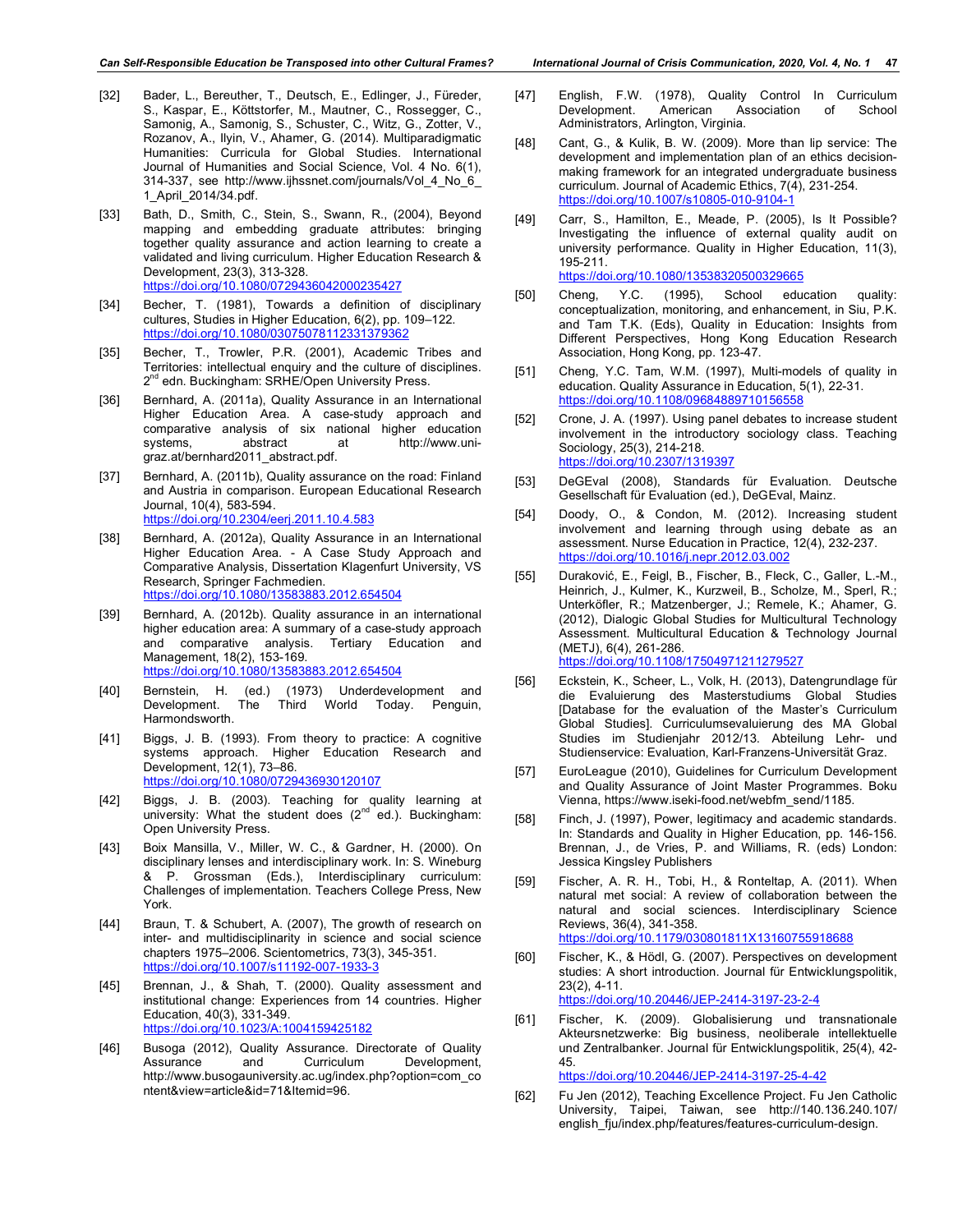- [63] GSC (2019), Global Studies Consortium. International platform of developmental curricula. https://globalstudiesconsortium.org/
- [64] Gokhale, A.A. (1995), Collaborative Learning Enhances Critical Thinking. Journal of Technology Education, 7(1). https://doi.org/10.21061/jte.v7i1.a.2
- [65] Gorton, W., & Havercroft, J. (2012). Using historical simulations to teach political theory. Journal of Political Science Education, 8(1), 50-68. https://doi.org/10.1080/15512169.2012.641399
- [66] Grossman, P., Wineburg, S., & Woolworth, S. (2001). Toward a theory of teacher community. Teachers College Record, 103(6), 942-1012. https://doi.org/10.1111/0161-4681.00140
- [67] GS (2010), Master curriculum "Global Studies". Karl-Franzens University Graz, https://online.uni-graz.at/ kfu\_online/wbMitteilungsblaetter.display?pNr=186789.
- [68] GS (2012), website "Global Studies Graz", available at https://globalstudies.uni-graz.at/de/masterstudium/.
- [69] GS site (2010), Global Studies web site (older version) at http://www-classic.uni-graz.at/vre1www/; new version at http://www.uni-graz.at/globalstudies/.
- [70] Haller, M., Ressler, R. (2006), National and European identity - A study of their meanings and interrelationships. Revue française de sociologie, 47(4), 817-850. https://doi.org/10.3917/rfs.474.0817
- [71] Harvey, L., Green, D. (1993), Defining Quality. Assessment and Evaluation in Higher Education, 18(1), 9-34. https://doi.org/10.1080/0260293930180102
- [72] Harvey, L., & Williams, J. (2010). Fifteen years of quality in higher education (part two). Quality in Higher Education, 16(2), 81-113. https://doi.org/10.1080/13538322.2010.485722
- [73] Healey, R. L. (2012). The power of debate: Reflections on the potential of debates for engaging students in critical thinking about controversial geographical topics. Journal of Geography in Higher Education, 36(2), 239-257. https://doi.org/10.1080/03098265.2011.619522
- [74] HigherKOS (2012), University Didactics and Curriculum Development Centres for Kosovo, World University Service<br>WUS. http://www.higherkos.info/hk/index.php?option= http://www.higherkos.info/hk/index.php?option= com\_content&view=article&id=70%3Auniversity-didacticsand-curriculum-development-centresdcdc&catid=39%3Acol2&Itemid=1.
- [75] Huntoon, J., & Baltensperger, B. (2012). Increasing expertise in earth science education through master's education. Journal of Geoscience Education, 60(2), 147-158. https://doi.org/10.5408/11-224.1
- [76] IHERD (2012), Innovation, Higher Education and Research for Development. See http://www.oecd.org/sti/innovationhighereducationandresearchfordevelopmentiherd.htm.
- [77] IHME (2012), Institutional Management in Higher Education. Retrieved at http://www.oecd.org/edu/imhe/#d.en.192220. Example: the IMHE "What Works" Conference, Managing Quality Teaching in Higher Education (Mexico, 2011) http://www.oecd.org/edu/imhe/imhewhatworksconferencema nagingqualityteachinginhighereducationmexicalimexico5- 6december2011.htm.
- [78] Jordens, J.Z., & Zepke, N. (2009), A Network Approach to Curriculum Quality Assessment. Quality in Higher Education, 15(3), 279-289. https://doi.org/10.1080/13538320903399125
- [79] Kennedy, R.R. (2009). The power of in-class debates. Active Learning in Higher Education, 10(3), 225-236. https://doi.org/10.1177/1469787409343186
- [80] Koklanaris, N., MacKenzie, A. P., Fino, M. E., Arslan, A. A., & Seubert, D. E. (2008). Debate preparation/participation: An

active, effective learning tool. Teaching and Learning in Medicine, 20(3), 235-238. https://doi.org/10.1080/10401330802199534

- [81] Kumpfmüller, K.A. (2007), Which targets for Global Studies? – Fundamental deliberations for the inauguration of the master study's curricula commission at Graz University, Institute for International Law, Memo to the Senate of Karl-Franzens University Graz.
- [82] Kumpfmüller, K.A. (2009), Draft Curriculum Global Studies, Curricula Commission, Graz University, Graz.
- [83] Lantis, J. S. (2004). Ethics and foreign policy: Structured debates for the international studies classroom. International Studies Perspectives, 5(2), 117-133. https://doi.org/10.1111/j.1528-3577.2004.00162.x
- [84] Lattuca, L. R., Voight, L. J. & Fath, K. Q. (2004). Does interdisciplinarity promote learning? theoretical support and researchable questions. Review of Higher Education, 28(1), 23-48. https://doi.org/10.1353/rhe.2004.0028
- [85] Lattuca, L. R., Knight, D. B., & Bergom, I. M. (2012). Developing a measure of interdisciplinary competence for engineers. Chapter presented at the ASEE Annual Conference and Exposition, Conference Proceedings.
- [86] Lime (2012), Suggested Process for Curriculum Development. The Lime Network, Leaders in indigenous medical education, see http://www.limenetwork.net.au/ content/suggested-process-curriculum-development.
- [87] Manathunga, C., Lant, P., & Mellick, G. (2006). Imagining an interdisciplinary doctoral pedagogy. Teaching in Higher Education, 11(3), 365–379. https://doi.org/10.1080/13562510600680954
- [88] Masembe, C.S. and Nakabugo, M.G. (2004), Quality Assurance in curriculum development. A presentation made at the NPT Programme on "Building a Sustainable ICT Training Capacity in Four Public Universities in Uganda" Curriculum Development Workshop, Institute of Computer Science, School of Education, Makerere University, 18<sup>th</sup>-22<sup>nd</sup> October 2004, available at http://ahero.uwc.ac.za/index.php? module=cshe&action=downloadfile&fileid=818061155118215 80815495.
- [89] Mayer, P. et al. (2011), Challenges for faculty management at African higher education institutions. University of Applied Sciences, Osnabrück, see http://www.international-deanscourse.de/idc-resources.html.
- [90] Miller, M., & Mansilla, V. B. (2004). Thinking across perspectives and disciplines. Harvard Graduate School of Education, Boston, MA.
- [91] Monarca, H. A. (2012). The influence of national systems of evaluation in curriculum development. [La influencia de los sistemas nacionales de evaluación en el desarrollo del currículo] Perfiles Educativos, 34(135), 164-176.
- [92] Moody-Corbett, F. (1996). Debate: A tool for teaching graduate students. American Journal of Physiology, 271(6 PART 3), S45-S47. https://doi.org/10.1152/advances.1996.271.6.S45
- [93] Mwinyipembe, M. (2012), Quality Assurance and Standards. Ministry of Education of Kenya, see http://www.education.go. ke/ShowPage.aspx?department=5&id=260.
- [94] Nuninger, W. & Chatelet, J.-M. (2016), Introduction. In: Handbook of Research on Quality Assurance and Value Management in Higher Education, IGI Global, Hershey, PA, USA, pp. 1ff. https://doi.org/10.4018/978-1-5225-0024-7
- [95] Omelicheva, M. Y., & Avdeyeva, O. (2008). Teaching with lecture or debate? testing the effectiveness of traditional versus active learning methods of instruction. PS - Political Science and Politics, 41(3), 603-607. https://doi.org/10.1017/S1049096508080815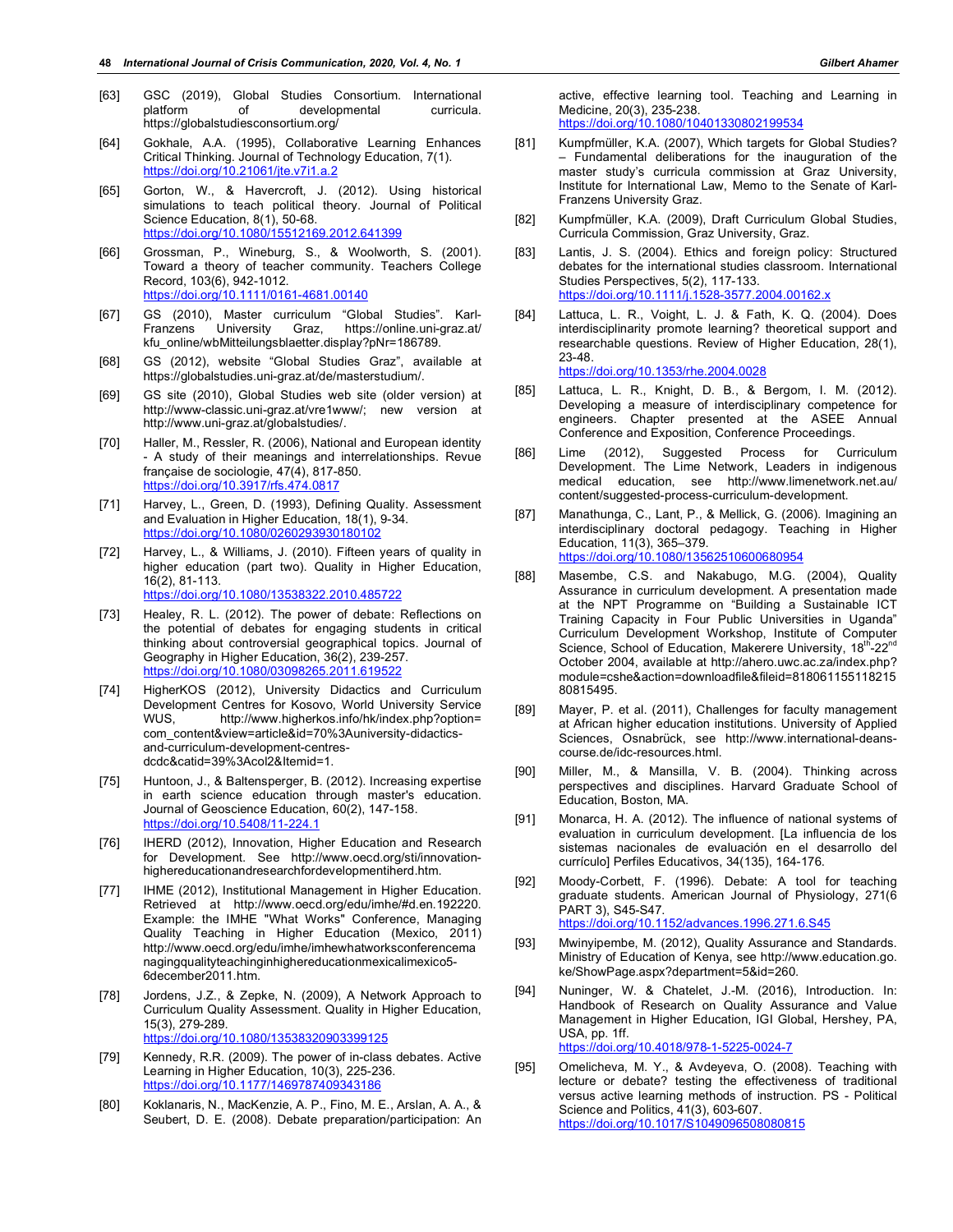- [96] Osborne, A. (2005). Debate and student development in the history classroom. New Directions for Teaching and Learning, (103), 39-50. https://doi.org/10.1002/tl.202
- [97] Perry, W. (1968). Forms of intellectual and ethical development in the college years. Holt, Rinehart, and Winston, New York.
- [98] Peterson, S. L., Wittstrom, K. M., & Smith, M. J. (2011). A course assessment process for curricular quality improvement. American Journal of Pharmaceutical Education, 75(8). https://doi.org/10.5688/ajpe758157
- [99] Piascik, P., & Bird, E. (2008). Creating and sustaining a culture of assessment. American Journal of Pharmaceutical Education, 72(5). https://doi.org/10.5688/aj720597
- [100] Pirsig, R. (1974), Zen and Art of Motorcycle Maintenance: An Inquiry Into Values. William Morrow & Company, New York.
- [101] Pirsig, R. (2011, 4th ed.), Zen and the Art of Motorcycle Maintenance. Random House, London, UK.
- [102] Prager, S. D., & Plewe, B. (2009). Assessment and evaluation of GIScience curriculum using the geographic information science and technology body of knowledge. Journal of Geography in Higher Education, 33(SUPPL. 1), S46-S69. https://doi.org/10.1080/03098260903034012
- [103] Reeves, S. (2009). An overview of continuing interprofessional education. Journal of Continuing Education in the Health Professions, 29(3), 142-146. https://doi.org/10.1002/chp.20026
- [104] Reeves, S., Tassone, M., Parker, K., Wagner, S. J., & Simmons, B. (2012). Interprofessional education: An overview of key developments in the past three decades. Work, 41(3), 233-245. https://doi.org/10.3233/WOR-2012-1298
- [105] Ried, L. D. (2011). A model for curricular quality assessment and improvement. American Journal of Pharmaceutical Education, 75(10), 196. https://doi.org/10.5688/ajpe7510196
- [106] Rocca, K. A. (2010). Student participation in the college classroom: An extended multidisciplinary literature review. Communication Education, 59(2), 185-213. https://doi.org/10.1080/03634520903505936
- [107] Rowlands, J. (2012). Accountability, quality assurance and performativity: The changing role of the academic board. Quality in Higher Education, 18(1), 97-110.<br>https://doi.org/10.1080/13538322.2012.663551 https://doi.org/10.1080/13538322
- [108] SAQA (2000), The National Qualifications Framework and Curriculum Development. Publication of the South African Qualifications Authority, see http://www.saqa.org.za/ structure/nqf/docs/curriculum\_dev.pdf.
- [109] Saunders-Smits, G., & de Graaff, E. (2012). Assessment of curriculum quality through alumni research. European Journal of Engineering Education, 37(2), 133-142. https://doi.org/10.1080/03043797.2012.665847
- [110] Schmidt, T. M., & Shaw, M. (2008). A New Model for OnLine Doctoral Course Development with Faculty Quality Assessment. International Journal of Information and Communication Technology Education (IJICTE), 4(3), 69-80. https://doi.org/10.4018/jicte.2008070108
- [111] Schuurman, F. J. (1993). Beyond the impasse: New directions in development theory. Zed Books.
- [112] Scottish Government (2011), Building the Curriculum 5: Quality assurance and moderation. See http://www.educationscotland.gov.uk/publications/b/publicatio n\_tcm4617374.asp.
- [113] Simmons, B., & Wagner, S. (2009). Assessment of continuing interprofessional education: Lessons learned. Journal of Continuing Education in the Health Professions, 29(3), 168-171. https://doi.org/10.1002/chp.20031
- [114] Spelt, E. J. H., Biemans, H. J. A., Tobi, H., Luning, P. A., & Mulder, M. (2009). Teaching and learning in interdisciplinary higher education: A systematic review. Educational Psychology Review, 21(4), 1-14. https://doi.org/10.1007/s10648-009-9113-z
- [115] Stensaker, B. (2003), Trance, Transparency and Transformation: The impact of external quality monitoring on higher education. Quality in Higher Education, 9 (2), 151- 159. https://doi.org/10.1080/13538320308158
- [116] Stokols, D., Fuqua, J., Gress, J., Harvey, R., Phillips, K., Baezconde-Garbanati, L., et al. (2003). Evaluating transdisciplinary science. Nicotine & Tobacco Research, 5, S21–S39. https://doi.org/10.1080/14622200310001625555
- [117] Sumaedi, S., Bakti, G. M. Y., & Metasari, N. (2012). An empirical study of state university students' perceived service quality. Quality Assurance in Education, 20(2), 164-183. https://doi.org/10.1108/09684881211219424
- [118] Suskie, L. (2004) Assessing Student Learning: A Common Sense Guide. Anker Publishing, Boston, MA.
- [119] Teagasc (2012), Curriculum Development & Standards. Agriculture and food development authority in Ireland, see http://www.teagasc.ie/curriculum/index.asp.
- [120] Towell, E., McFadden, K. L., McCoy, W. C., & Buhrow, A. (2012). Creating an interdisciplinary business ethics program. Journal of Academic Ethics, 10(2), 93-112. https://doi.org/10.1007/s10805-012-9160-9
- [121] Uchiyama, K. P., & Radin, J. L. (2009). Curriculum mapping in higher education: A vehicle for collaboration. Innovative Higher Education, 33(4), 271-280. https://doi.org/10.1007/s10755-008-9078-8
- [122] UNEVOC (1993), International Project on Technical and Vocational Education. International Workshop on Curriculum Development in Technical and Vocational Education, Final report, Turin, Italy, see http://www.unesco.org/education/ pdf/23\_85.pdf.
- [123] Vanasupa, L., McCormick, K. E., Stefanco, C. J., Herter, R. J., & McDonald, M. (2012). Challenges in transdisciplinary, integrated projects: Reflections on the case of faculty members' failure to collaborate. Innovative Higher Education, 37(3), 171-184. https://doi.org/10.1007/s10755-011-9199-3
- [124] Vilgats, B., & Heidmets, M. (2011). The impact of external quality assessment on universities: The estonian experience. Higher Education Policy, 24(3), 331-346. https://doi.org/10.1057/hep.2011.7
- [125] Wagner, C. S., Roessner, J. D., Bobb, K., Klein, J. T., Boyack, K. W., Keyton, J, Rafols, I.,. Börner, K. (2011). Approaches to understanding and measuring interdisciplinary scientific research (IDR): A review of the literature. Journal of Informetrics, 5(1), 14-26. https://doi.org/10.1016/j.joi.2010.06.004
- [126] Western Cape Government (2012), Curriculum Development, Quality Assurance and Research. South Africa, see http://www.westerncape.gov.za/eng/jobs/256797.
- [127] Wolf, M. (2011). Mapping the field: Sociological perspectives on translation. International Journal of the Sociology of Language, 207, 1-28. https://doi.org/10.1515/ijsl.2011.001
- [128] Wolverhampton (2012), Curriculum, Learning and Teaching, and Academic Quality Assurance. University of Wolverhampton, see http://www.wlv.ac.uk/default.aspx? page=11717.